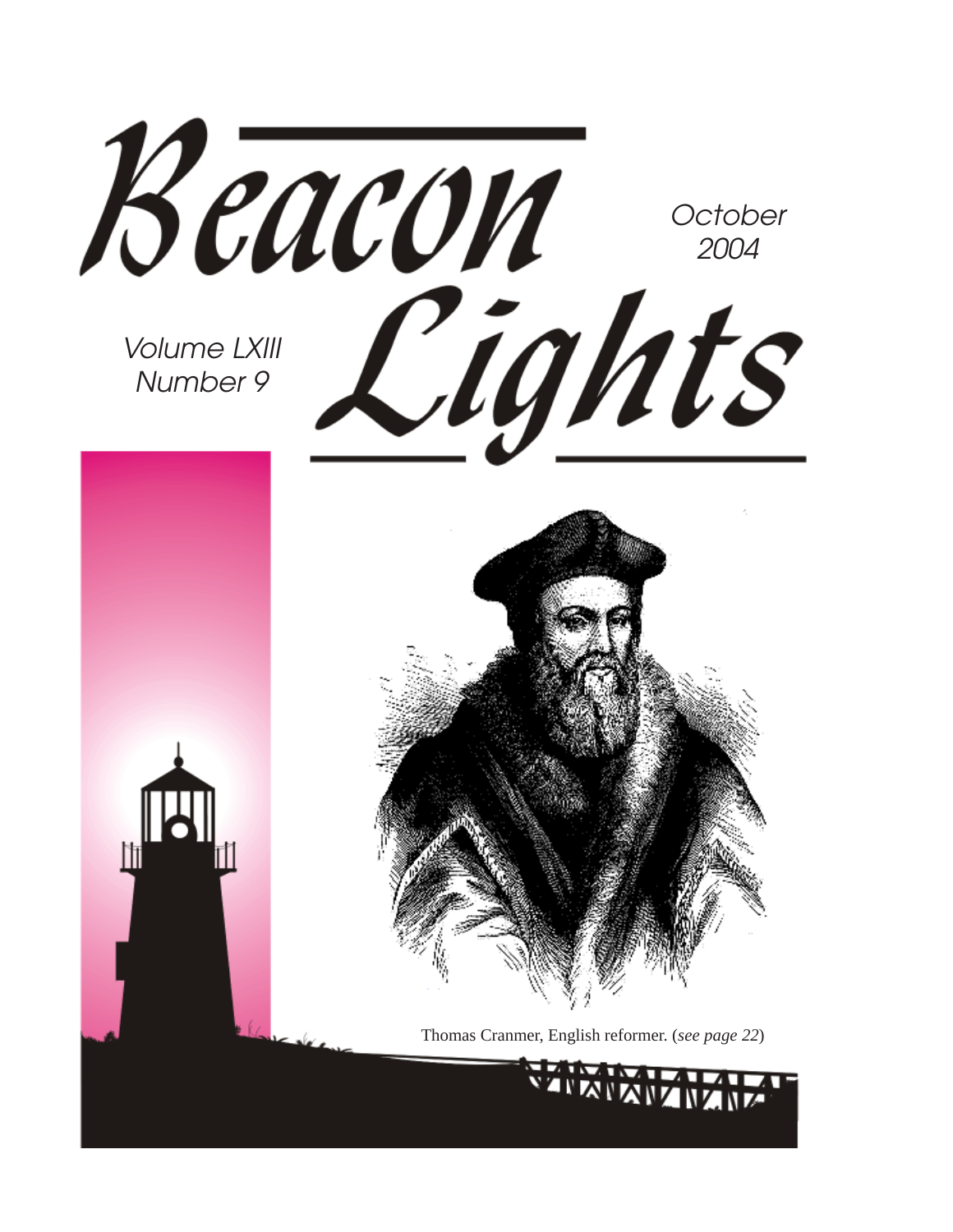|               | <b>FRUITFUL BRANCHES</b>                                                           |
|---------------|------------------------------------------------------------------------------------|
| 3             | <b>The Modest Role Model</b><br><b>GEM OF THE MONTH</b>                            |
| 4             | <b>Dogs Eat the Crumbs</b>                                                         |
| 5             | <b>THE READER ASKS</b><br><b>Polygamy in the Old Testament</b>                     |
| 6             | <b>OUR YOUNG PEOPLE'S FEDERATION</b><br>Walking with God: The Believer's Holy Life |
| 10            | <b>BOOK REVIEW</b><br><b>Journey Through the Night</b>                             |
| 11            | DEVOTIONAL<br><b>Watching Daily At My Gates</b>                                    |
| 15            | Music<br><b>God's Love</b>                                                         |
| 16            | <b>WHERE WE STAND</b><br><b>Common Grace: Reformed Doctrine or Fallacy (2)</b>     |
| 18            | <b>PASTOR PROFILE</b><br><b>Rev. James Laning</b>                                  |
| 21<br>$22 \,$ | CHURCH HISTORY<br><b>400 Years Reformation in France</b><br><b>Thomas Cranmer</b>  |
| 22            | <b>CHURCH NEWS</b>                                                                 |
| 23            | LITTLE LIGHTS<br>What Am I?                                                        |
|               |                                                                                    |

Beacon Lights is published monthly by the Federation of Protestant Reformed Young People's Societies. Subscription price is \$10.00. Please send all correspondence, address changes, subscriptions, and article submissions to the business office.

#### EDITORIAL POLICY

The articles of Beacon Lights do not necessarily indicate the viewpoint of the Editorial Staff. Every author is solely responsible for the contents of his own article.

The Beacon Lights encourages its readers to contact the business office with any questions or comments. Letters may be edited for printing. We will not publish anonymous letters, but will withhold names upon request.

If any material of Beacon Lights is reprinted by another periodical, we will appreciate your giving the source and forwarding the printed periodical to the business office.

#### **BEACON LIGHTS**

EDITOR John Huizenga

ASSOCIATE EDITOR Aaron Cleveland

SECRETARY

CONTENTS COMMITTEE John Huizenga Trevor Kalsbeek Jason Kuiper Kris Moelker Randy Vaalburg

EXECUTIVE FEDERATION BOARD Kevin Gritters (President) Matt Overway (Vice-President) Rachel Kuiper (Secretary) Brad Vander Veen (Treasurer) Sarah Koole (Librarian) Sara Huizinga (Vice-Secretary) Jeff Van Uffelen (Vice-Treasurer) Jim Holstege (Youth Coordinator) Prof. Barry Gritters (Spiritual Advisor)

PROMOTION COMMITTEE Kim Doezema Rachel Joostens Jeff Kalsbeek

PRODUCTION COMMITTEE Aaron Cleveland Dave Langerak

BUSINESS OFFICE Beacon Lights P.O. Box 144 Randolph, WI 53956 Phone: (920) 326-6186 Email: huizenga@powercom.net

BEACON LIGHTS ON TAPE A free service to the legally blind. Contact Sam Copple 659 Lincoln Ave. NW Grand Rapids, MI 49504 Phone: (616) 774-4132 Email: SamCopple@email.msn.com

CHURCH NEWS ANNOUNCEMENTS Melinda Bleyenberg Email: darylmel@altelco.net.

BOOK SALES Becky Kalsbeek

TYPESETTER Robert Vermeer

PRINTER James Huizinga

MAILERS Bill & Fran Leep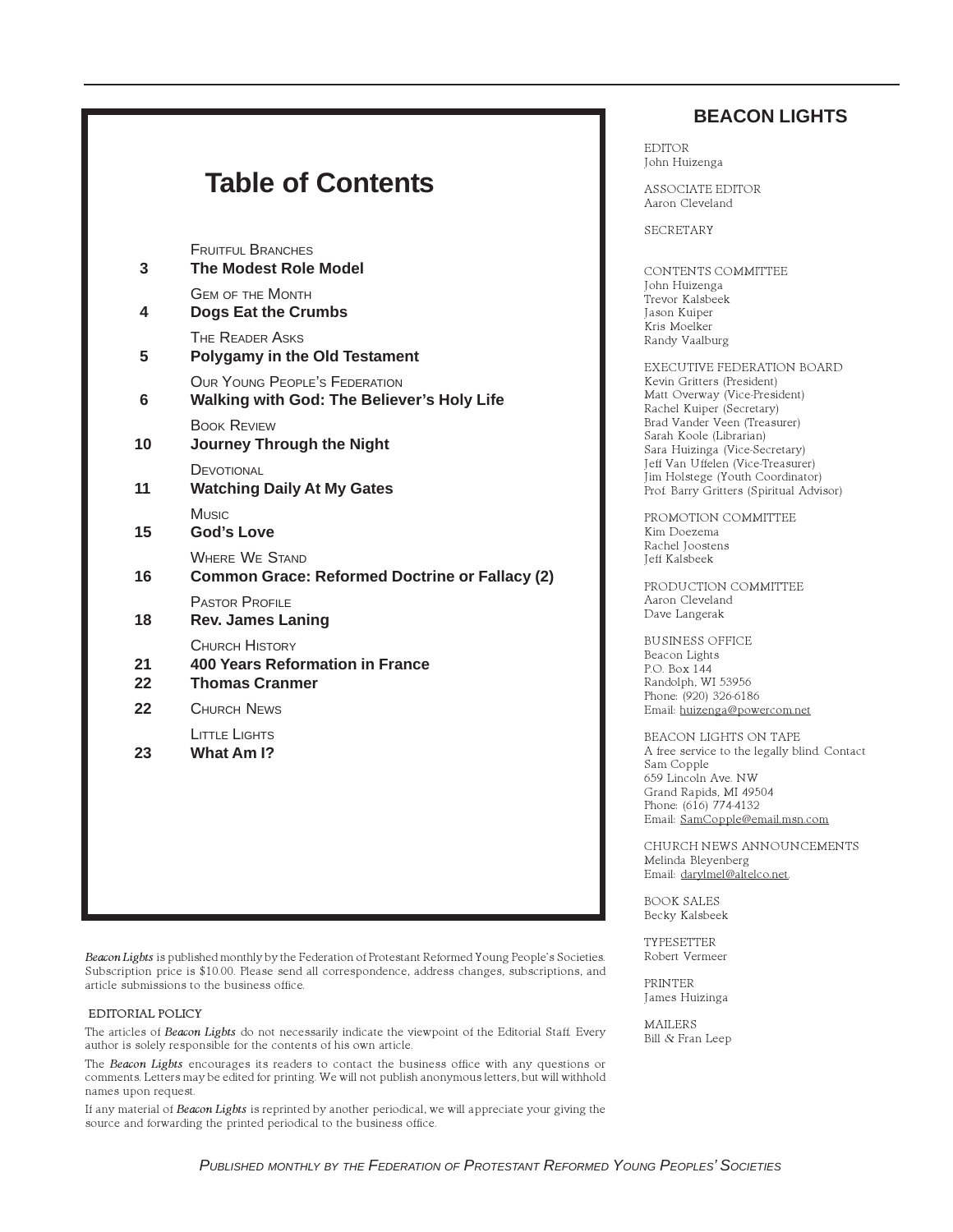### The Modest Role Model

by Deborah Key

It is becoming increasingly difficult for young women<br>to find decent clothing. Most of the dresses, shirts,<br>and pants that fill the clothing racks of malls and<br>major stores are inappropriate for young women to buy, t is becoming increasingly difficult for young women to find decent clothing. Most of the dresses, shirts, and pants that fill the clothing racks of malls and much less wear. In light of this situation, it is vitally important to keep in mind that our bodies are temples of God. If our choice of apparel is not pleasing to God, then some changes had better be made.

One does not have to look far to determine the world's definition of modesty. For young women, current trends embraced by today's society include skintight pants and revealing shirts. In volume 20, issue 17 of the Standard Bearer, Rev. M. Gritters has something to say about this:

Women of the world "want to be beautiful in order to attract, and they want to attract because they are sensual (384)." He goes on to say that such women dress that way "knowing what power such beauty has on the opposite sex."

Unfortunately, even Christians need to be concerned with the effects of the decreasing modesty of society. Rev. Koole gets to the heart of the matter in his Standard Bearer article entitled, "The Spirit of our Age (3)." He states "When we are continually subjected to the observation of evil, the conscience becomes calloused, insensitive to the sinfulness of sin, not only as it is practiced by others, but as found in our own lives as well (451)." He explains himself by saying, "One sees the dress of our young women, especially in the summer, which accents rather than covers. Where is the modesty? The shame? It is absent (452)."

There is nothing wrong with putting on some makeup and jewelry and dressing up to look nice. But, it must be done in moderation. Beauty in and of itself is not sinful; we certainly may make the most of our God given beauty. However, it is sinful when we become devoted to beauty, and begin conforming to the world.

Conforming to the world by way of immodest dressing is a very real problem, even in the Protestant Reformed Churches. One has only to look at the struggles Covenant Christian High School has been facing. Even in the most recent Parent Communicator, administrator Mr. Rick Noorman had to address this issue yet again. "The warm weather has made the outer shirts of our girls disappear, leaving many of them with too little material to adequately cover their bodies. In addition to jeans that are below the waist and tops that are above the waist, we have the new trend of plunging necklines and sheer shirts..."

Instead of making excuses to justify immodest dress, young women ought to obey the

Word of God and "flee also youthful lusts (II Timothy 2:22)." More specifically, godly young women are commanded in I Timothy 2: 9-10 to "adorn themselves in modest apparel, with shamefacedness and sobriety; not with braided hair, or gold, or pearls, or costly array; But (which becometh women professing godliness) with good works." Mothers need to teach their daughters to dress soberly and moderately, in opposition to the world's vain intention of attracting other people's eyes. The apostle Peter also speaks of this in I Peter 3:3-4 saying, "Whose adorning let it not be that outward adorning of plaiting the hair, and of wearing of gold, or of putting on of apparel; But let it be the hidden man of the heart, in that which is not corruptible, even the ornament of a meek and quiet spirit, which is in the sight of God of great price." Clearly, the will of God concerning the apparel of women is set forth in Scripture.

According to Lord's Day 33, question and answer 90, the quickening of the new man is to "love and delight to live according to the will of God in all good works." Godly modestly is setting an appropriate example that cannot be criticized. "Modesty focuses on inward beauty, for that kind of beauty remains strong and youthful long after our body turns old and frail" (TouchPoints, 178).

This issue of modest dressing also applies to the Protestant Reformed teacher. The spirituality of an individual will reflect in their dress. It is safe to say that a



Story Time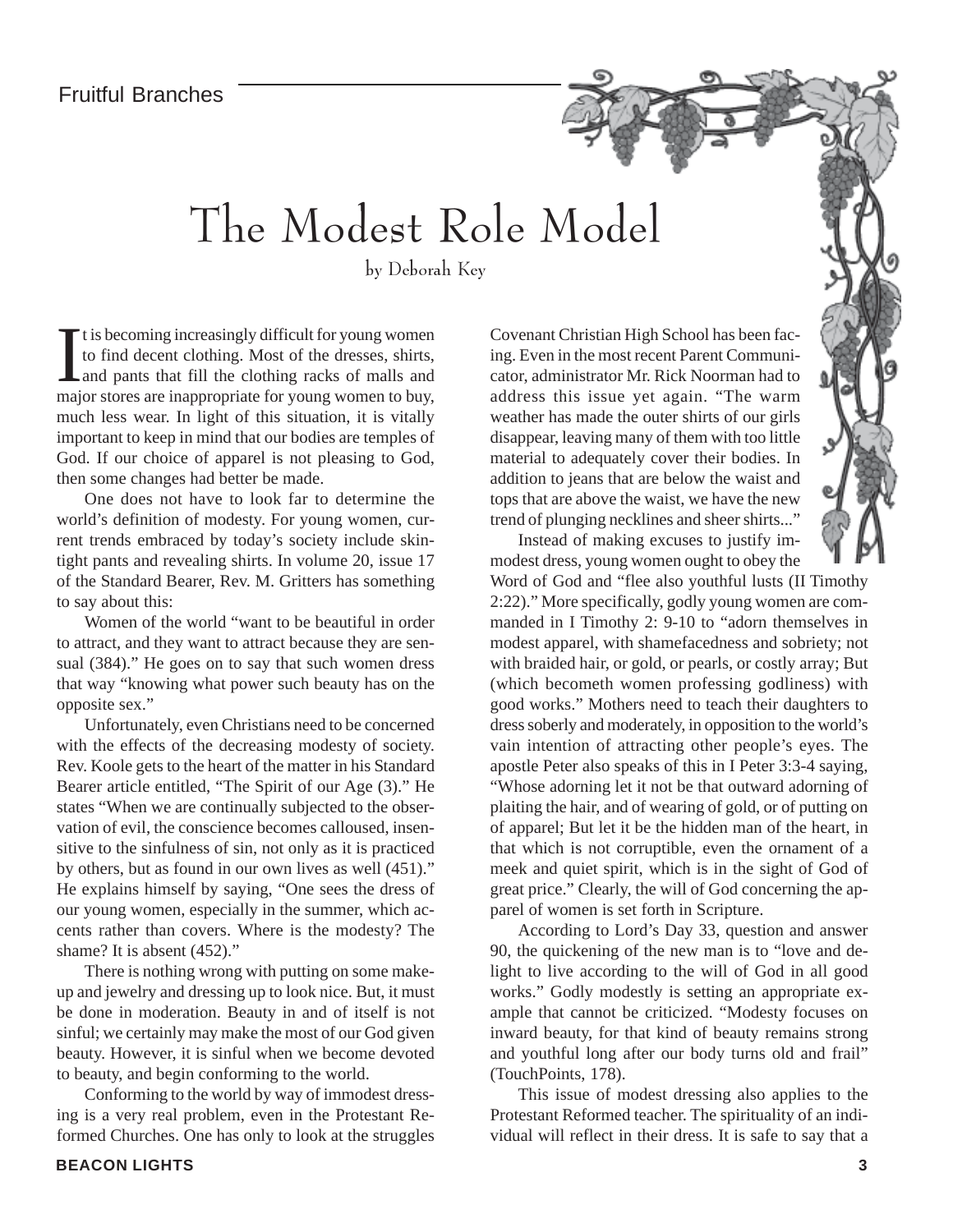teacher in short skirts and tight shirts is not spiritually mature enough to be training our children, the next generation of the church, in the fear of the Lord in *all* aspects of life. In Professor Engelsma's book *Reformed Education*, he states, "If the work of the teacher is rearing children of the covenant, the teacher must have spiritual credentials. He must be full of the Spirit and grace of God. The man or woman to whom we entrust our child…must be trustworthy (74.)"

By spiritual maturity, it is understood that one's purpose in life is to praise and glorify God, not oneself. Modest dress is especially important for Protestant Re-

formed teachers in order to set a godly example for their students, who are taught to respect and make role models of teachers. Students are thereby taught through both word and example to live the antithesis and dress appropriately, since their bodies are temples of God and parts of the body of Christ. I Corinthians 6:19-20 leaves no room for doubt when it states, "What? Know ye not that your body is the temple of the Holy Ghost which is in you, which ye have of God, and ye are not your own? For ye are bought with a price: therefore glorify God in your body, and in your spirit, which are God's."

Lord's Day 41, answer 109 explains to us, "Since both our body and soul are temples of the Holy Ghost He commands us to preserve them pure and holy; therefore He forbids all unchaste actions, gestures, words, thoughts, desires, and whatever can entice men thereto. If our dress is enticing to men and is not glorifying to God, then some changes need to be made to our wardrobes. As a final warning, the Canons of Dordt, under the Fifth Head of Doctrine, Article 4 we read that we "are not always so influenced and actuated by the Spirit of God…so as to be seduced by and comply with the lusts of the flesh; (we) must, therefore, be constant in watching and prayer, that they be not led into temptation."  $\triangleleft$ 

#### **Works Cited**

1. Engelsma, David J. (2000). *Reformed Education*. Grand Rapids: Reformed Free Publishing Association.

2. Gritters, M. *The Beauty of the Young Woman.* 20. (17), 384-385.

3. Koole, K. *The Spirit of our Age* (3). 57. (19), 451- 453.

4. Tyndale House Publishers. (1999). *TouchPoints for Students*. Wheaton, IL: Author.

5. The King James Version of the Holy Bible. *\_\_\_\_\_\_\_\_\_\_\_\_\_\_\_\_\_\_\_\_\_\_\_\_\_\_\_\_\_\_\_\_\_\_\_\_\_\_\_\_\_\_\_\_\_\_*

*Deborah is a member of Grandville Protestant Reformed Church in Grandville, Michigan. This essay was written for the Federation of Protestant Reformed Young Peoples' Scholarship.*

### Gem of the Month Dogs Eat the Crumbs A Canaanite woman to Jesus came For she had heard of our Savior's fame— He healed the sick, the blind, the lame; God worked in her heart belief in His name. "<sup>"</sup>O Lord, Son of David, have mercy on me!<br>"My daughter's sore vexed with a devil," said she.<br>Mhan na anguen cama cha continued har play. When no answer came, she continued her plea: "Dear Lord, Son of David, have mercy on me!"  $\mathcal{A}$  t last then the answer came: "It is not meet<br> $\mathcal{A}$  To give children's bread to the dogs on the street."<br>Not discourand by this , hor roub was unheat: Not discouraged by this—her reply was upbeat: "Yet the crumbs from the table the dogs get to eat."  $\mathcal{D}$  ersistence, humility, faith, all shine through, And Jesus commends her. He said He would do The thing that she asked, though she wasn't a Jew. His kingdom extends to the Gentiles too.  $\mathcal{J}$ t's a lesson for us, to be humble, contrite;<br>Of ourselves we are less than dogs in His sight; It is only by grace that we walk in the light;

Sinners' hearts are transformed by His infinite might.

Thelma Westra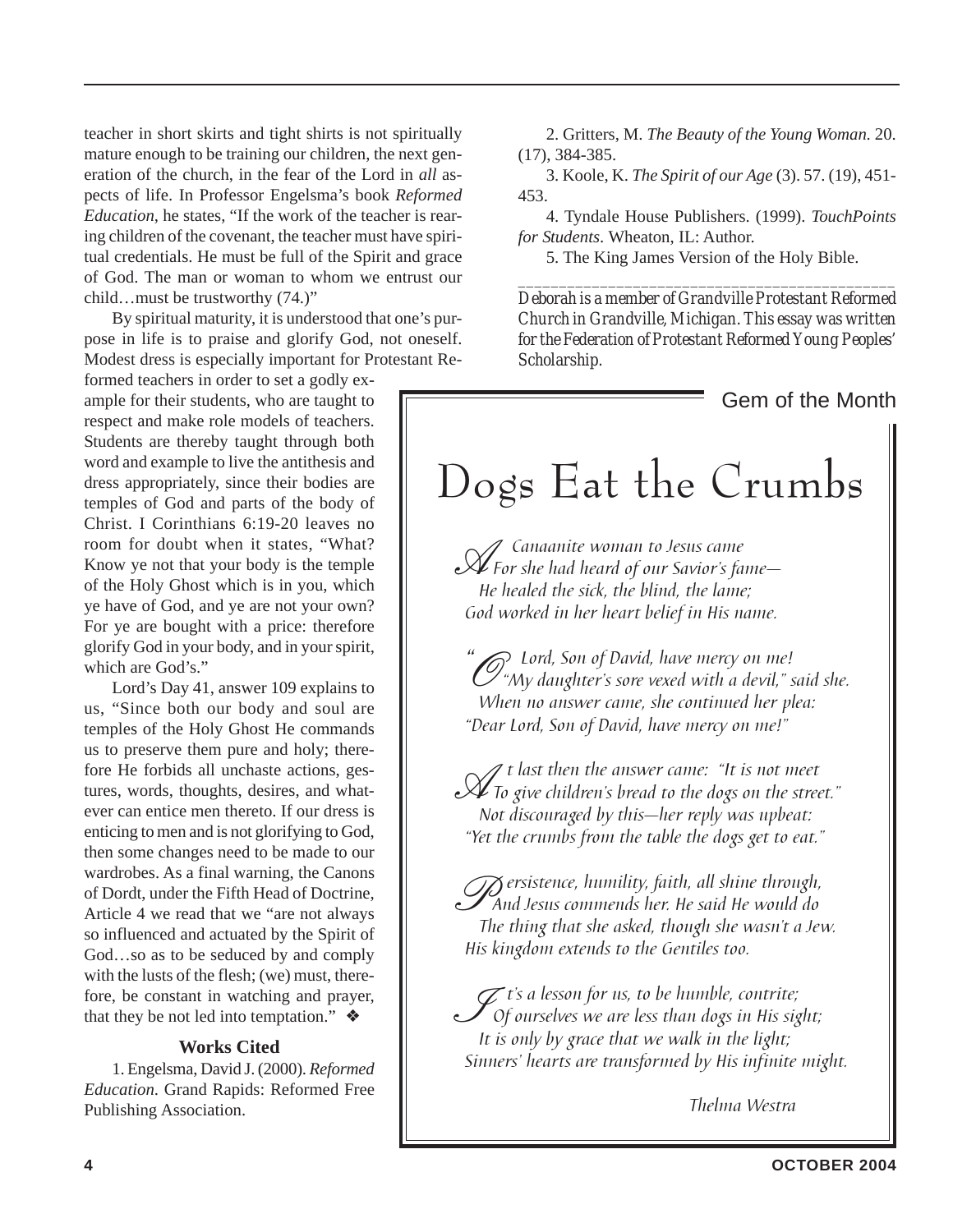# Polygamy in the Old Testament

by Rev. James Laning

#### **Dear Rev. Laning**

I have a question that I have been thinking about for awhile. I've been reading through the Old Testament, and I've been bothered by the rampant polygamy that is recorded there. I don't understand why God allowed the Old Testament men to have so many wives and concubines, and why He doesn't rebuke them. We know from Jesus's teachings that this constitutes adultery, and those men had the 10 commandments. The thing that really confuses me is that the first wife doesn't seem to be the blessed wife, as you would expect since she is the "real" wife. Take, for example, Jacob. He married Leah first (and this is besides the fact that she was apparently the stronger of the two spiritually), and yet God loved and blessed Joseph, the son of Rachel, the most of all the sons. The same is true in David's life: Solomon was born to the woman with whom David had an adulterous affair, and whose husband David killed. It almost seems like God actually blesses their infidelities, and disregards the legitimate relationships. Then it logically follows that divorce and remarriage isn't really as bad as we make it out to be.

I realize that there are really a few questions in there, but I just cannot come to a conclusion, and the questions keep piling up. I guess the primary question here is why didn't God do something about all these men taking many many wives? Why didn't He at least send prophets to rebuke this sin?

Thank you very much!

A reader who requests that her name not be published

#### **Dear Reader**

Many have asked the very question that you ask. It is a very interesting question.

When God instituted marriage in the Garden of Eden, He showed that marriage was to be between one man and one woman for life. It is true that, in the Old Testament law, having more than one wife was not *explicitly*

himself (Deut. 17:17). A man was not allowed to be married to two sisters at the same time (Lev. 18:18). And if a man had two wives, and if his firstborn was not born to the wife he loved, he still had to grant that child the rights of the firstborn (Deut. 21:15ff). But this does not mean that God did not show His people the evil of having more than one wife. The quarrels between Sarah and Hagar, and between Leah and Rachel, are examples that show that God disciplined His people by bringing various troubles upon them when they had more than one wife. In the case of King David, we must remember that

forbidden. The king was forbidden to multiply wives to

God certainly did chasten him for his sin. Remember what God said to him through Nathan the prophet (II Samuel 12:11-14).

Thus saith the LORD, Behold, I will raise up evil against thee out of thine own house, and I will take thy wives before thine eyes, and give them unto thy neighbour, and he shall lie with thy wives in the sight of this sun. For thou didst it secretly: but I will do this thing before all Israel, and before the sun. And David said unto Nathan, I have sinned against the LORD. And Nathan said unto David, The LORD also hath put away thy sin; thou shalt not die. Howbeit, because by this deed thou hast given great occasion to the enemies of the LORD to blaspheme, the child also that is born unto thee shall surely die.

David's sin, of course, was more than that of marrying many wives. He was severely chastened for taking another man's wife and murdering him.

The truth concerning monogamy, like the truth concerning the Trinity, is an example of one that appears to us to be somewhat obscure in the Old Testament, but very plain in the New Testament.

This, however, does not mean that "*it logically follows that divorce and remarriage isn't really as bad as we make it out to be."* There are many places in the Old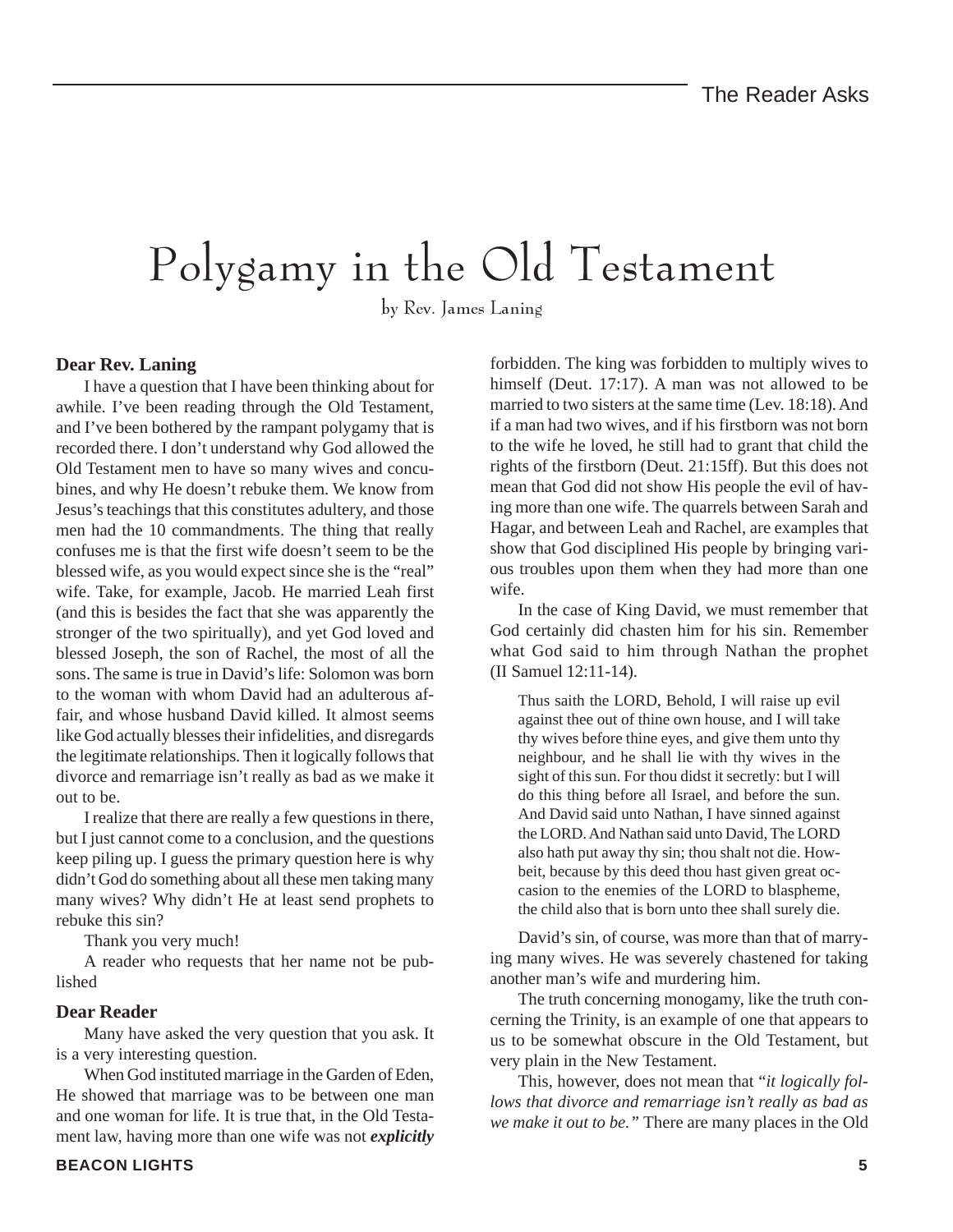Testament in which God rebukes His people for putting away their wives, and for committing fornication and adultery. Consider, for example, Malachi 2:13-16.

And this have ye done again, covering the altar of the LORD with tears, with weeping, and with crying out, insomuch that he regardeth not the offering any more, or receiveth it with good will at your hand. Yet ye say, Wherefore? Because the LORD hath been witness between thee and the wife of thy youth, against whom thou hast dealt treacherously: yet is she thy companion, and the wife of thy covenant. And did not he make one? Yet had he the residue of the spirit. And wherefore one? That he might seek a godly seed. Therefore take heed to your spirit, and let none deal treacherously against the wife of his youth. For the LORD, the God of Israel, saith that he hateth putting away: for one covereth violence with his garment, saith the LORD of hosts: therefore take heed to your spirit, that ye deal not treacherously.

Here God strongly rebukes his people for putting away their wives, and says that He will not regard their offerings unless they repent of this sin.

In the Old Testament the sins of fornication, taking another man's wife, and marrying unbelievers, were rebuked frequently and in much detail. It is in the New Testament, however, that we see more clearly that adul-

Our Young People's Federation

tery is committed also when someone is married to more than one person at the same time.

I thank you for your question. Fraternally in Christ, Rev. Laning ❖

O you have a question that has been<br>on your mind? Something that came up<br>at school or during a discussion with<br>friends or co-workers? You can be sure that there on your mind? Something that came up at school or during a discussion with friends or co-workers? You can be sure that there are many more people reading these words who have had the same question and are looking for answers just like you. Rev. Laning of Hope Protestant Reformed Church in Grand Rapids, Michigan is waiting to answer them. Don't worry, if you would rather your name was not published with your question, we will honor your request. We do, however, ask that your name and either your home or email address be included so that Rev. Laning can respond privately if need be.

Please send your question to: Rev. James Laning 1550 Ferndale S.W. Walker, MI 49544 E-mail: jlaning@msn.com

### Walking with God: The Believer's Holy Life

by Rev. Rodney Kleyn Speech for Young Peoples' Convention 2004

Beloved Young People of our Protestant Reformed<br>Churches. It is a great privilege for me to be able<br>to speak to you at this convention. The last con-<br>vention I attended was 10 years ago in 1994 and I at-Churches. It is a great privilege for me to be able to speak to you at this convention. The last convention I attended was 10 years ago in 1994 and I attended it, like you, as a conventioneer. Now I am here as a minister and chaperone.

I want to start by doing something a little off-topic. I am going to ask a question, and I want you to stand up in response. All of you who are without a minister in your congregation please stand. Now, all of you, look around and see how many that is. Our synod spoke to this need this year by reminding our churches and people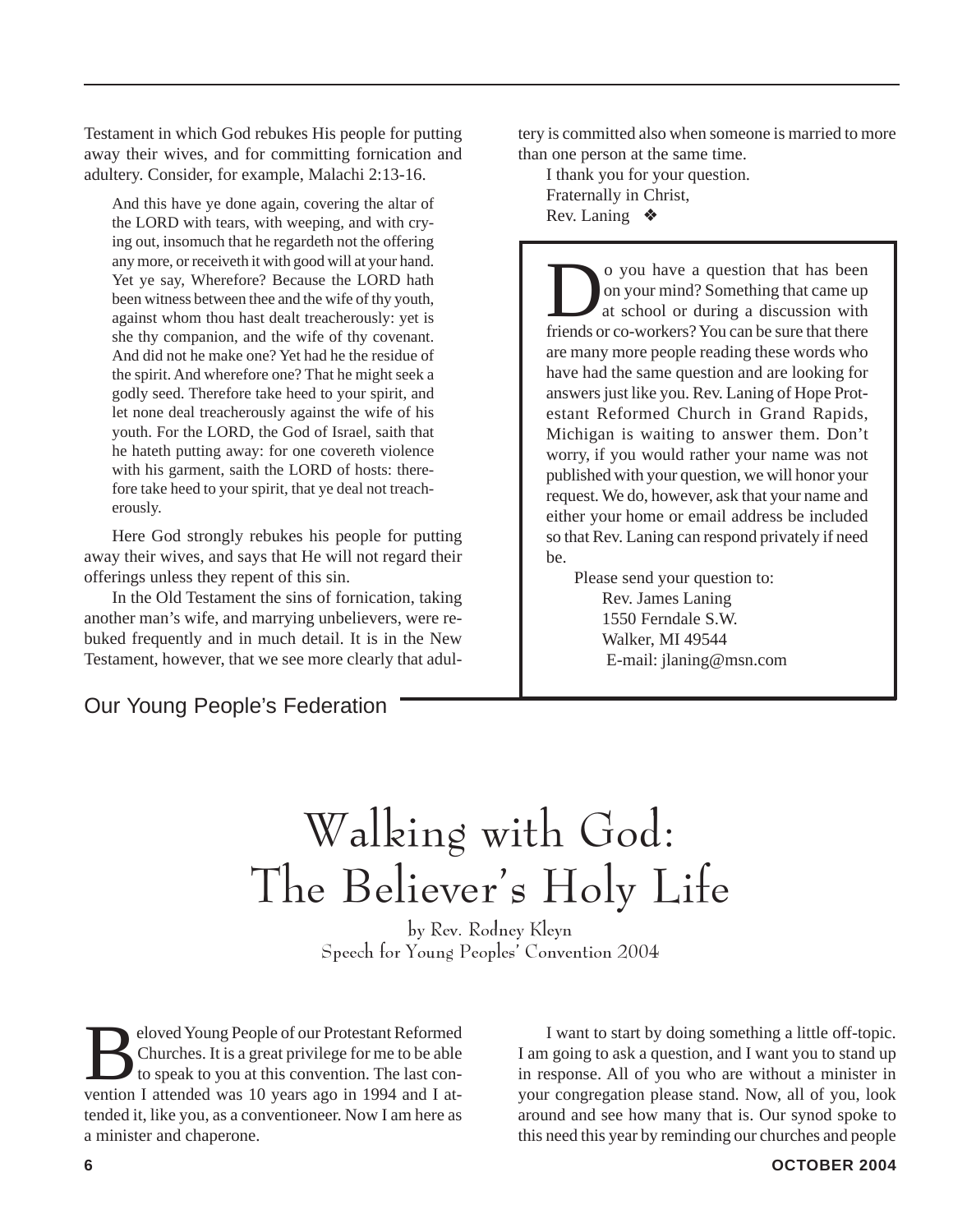of this need. I think we can all see the need. These are sheep of Christ who have no pastor. Young men, all of you are thinking of the future, and this is one of the things that you ought to consider. This week is the perfect opportunity to get some help and advice as you consider it. Ten years ago, at the convention I attended, I specifically remember speaking with Rev. Cammenga and Prof. Dykstra about the call to the ministry. And now, by God's grace, here I am with the privilege of speaking to you.

My topic is "Walking with God: The Believer's Holy Life.'

When we look at Scripture we learn that "walking with" someone means especially two things. First, it means that we agree, that we agree on a common purpose. Amos 3:3 says, "Can two walk together, except they be agreed?" and the idea is that two who walk together do agree. Second, walking with someone implies closeness and fellowship. This is the idea of our walking with God: 1) we agree with him, and 2) we are close to him.

Whenever you walk with someone, there are two walking. We must look at our walking with God from two points of view. God walks with us, as well as we walk with him. This is important. We must start with God. Our walking with God means, first, that he reconciles us to himself by changing us so that we agree with him. God changes us by breaking down the enmity that exists between us and him, and removing the sin that gets in the way. Then the two are agreed, and then we can walk with God.

But, there are two. And the other is us. Today we look especially at our calling to walk with God.

I am going to divide my speech under five heads as I explain what it means to walk with God. To help you in remembering what I say (and to keep you awake), I will use five words that start with the letter "P."

First, "**Pleasing** to God." Our walk with God is one that is pleasing to God.

In all of Scripture the clearest illustration of one who walked with God was Enoch. In Genesis 5:24 we read, "And Enoch walked with God; and he was not, for God took him." What was that walk with God. Hebrews 11 tells us, not that he walked with God, but that "He pleased God." To walk with God is to walk in a way that pleases God. That way is the way of holiness, the way of keeping his commandments. God said to Abraham in Genesis 17:1, "I am almighty God, walk before me, and be thou perfect." What is he saying? He is saying Abraham, I am going to look at you as you walk, and I want you to

walk in a way that pleases me—a perfect way, a way of holiness. Walking with God means that we walk in a way that agrees with God's word.

Now, I want to give just a few examples of how your life as young people must agree with God's word and so be a life that is pleasing to him.

First, God has given you a lot of free time as young people—free time that you will want to fill with "entertaining" yourself. God's word lays down how you should entertain yourself—not with the entertainments of the world, not with what is highly esteemed in the world as "fun" or "entertaining," for that which is highly esteemed among men is an abomination in the sight of the Lord.

My second example. You are created, like me and everyone here, as sexual beings. But, you are single. In your circumstance, God's word says you must remain a virgin and not exercise the sexuality of your being.

Third, God has not yet given you the lasting relationships of your life, a marriage partner. So, you are looking to establish lasting friendships, and find a life's partner. God's word says, "Marry in the Lord" and "Have no fellowship with the unfruitful works of darkness."

A fourth example. God calls most of you to live at home with your parents yet, either because you are too young to move out, or because it is their will you stay there, or even because you choose to stay there. God's word says to children living with their parents, "Honor thy father and thy mother."

Another example. God calls most of you to work in a job in the world with many ungodly people, and God even calls you to live with other believers who may want to live in a sinful way. God's word says that you must be a witness to these in your speech and with your life.

Walking with God means that you will keep your virginity. Walking with God means that you will not go after the entertainments of the world (its music and movies). Walking with God means you will seek out godly friends and relationships. Walking with God means you will honor and obey your parents. Walking with God means you will be good witnesses in life and speech.

Your life will agree with God's word, and so you will be pleasing to him.

Are you pleasing to God? Does your walk please the Lord?

Scriptures give us some beautiful examples of young p eople who did walk with God. Joseph stood against his wicked brothers and their sins, and didn't just go with the flow. And when he was tempted to sin by Potiphar's beautiful wife—he chose for God. What did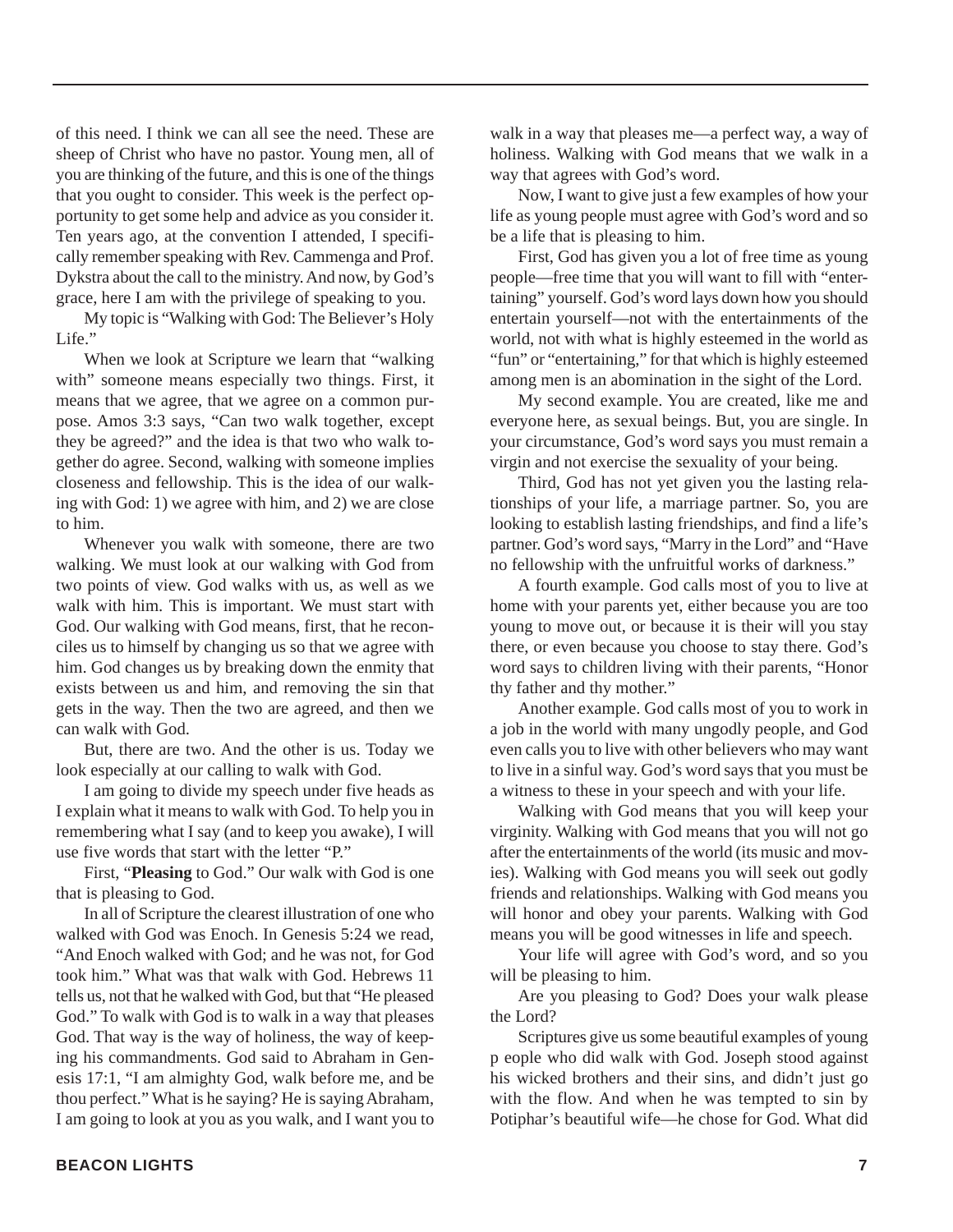he say? "How can I do this great wickedness and sin against God?" (not Potiphar, or you). Or you have Moses, refusing to be called the son of Pharaoh but choosing rather to suffer affliction with God's people. Or David, the man after God's own heart, willing to stand against his brothers, against Goliath, against Saul. These are the heroes of faith of Hebrews 11. You would like a hero, someone to follow…how about, Abel, Enoch, Abraham, Joseph, Moses, David, or the others. What was it that characterized all these? They kept God's commandments and that pleased the Lord.

Do you? When God looks down on your life, does he like what he sees? Is it pleasing to him?

Or, and this is the alternative, is it what pleases you, your old man of sin, and, in the end, the devil. So that Satan sees how you lives and is pleased, claps his hands in delight. Oh, that's what he does you know when he sees a child of God stumble. He stands on the side lines as we walk with God, sticks out his foot to trip us up, and "gotcha." Or he dangles some bate (temptation) in front of our face as we walk and we fall, and he claps his hands; YES! They have fallen again.

Who are you pleasing? God? Self? Or the devil?

#### Who are you pleasing? God? Self? Or the devil?

Second, walking with God is **Personal**. It is a personal walk with God. Not just that you belong to a church that walks with God. Not just that in your home life, that your parents walk with God. But it is that you are close to him in your own life. The other two speeches this week have addressed this. You must know God, personally. You must pray to God—privately, and in person. God says to Abraham, and to you and me, "walk before me." Your life of holiness is not before men first of all, but before God. You shouldn't live a particular way just because Mom and Dad tell you to, or the church tells you to, or you'd look silly and get embarrassed by the results of your sin (How embarrassing it would be to have a child out of wed-lock! How embarrassing to end up in jail for a crime). No, it is a personal walk before God because his word says it. You don't walk just as part of a crowd moving in a general direction, but personally you walk with God.

In Leviticus 26:12, God says to Israel, "I will walk among you, and will be your God, and ye shall be my people." Then in verse 21, he says, "If ye will walk contrary to me, and will not hearken unto me, I will bring seven times more plagues upon you according to your sins." I am interested in the word "contrary." That word has the idea of "antipathy" or "resistance" to God. This is not the kind of resistance of the world outside the church, but is the antipathy of church members and of children in the covenant who say, "Well, we are walking with God. God is in the church. God is in my home. We are walking with God," but there is no personal walk with God. They are going in the general direction of walking with God, but it is in resistance and with antipathy. Its like a little child being dragged along by his parents—I don't want to, but I guess I have to. Or better, like a child who is part of a crowd moving in a general direction, but he is flitting from this side to that, and half the time walking backwards, or away from the general direction, with no interest in where the crowd of adults is headed. To walk with God is a personal thing. I walk with God. I know his word. I depend on him in prayer. I keep his commandments.

Third P—**Progress**. There is progress in our walk with God. That is true of walking. Walking is not standing. Walking is not going backwards—that is digression (or in Scriptural terms, falling away). A person who walks, though he do it very slowly, moves ahead. We do not stay in the same place in our walk with God, but move ahead. We should not be happy to stay in one place. There is in the Christian life a "growth in grace" which is an ever greater understanding of our sin and a greater humility before God and men, and then an increase or improvement in holiness so that it can very really be said, "I am better today than last year." It is the decay more and more of the old man of sin, and the coming to life more and more of the new man. There were sins I struggled with that I am now victorious over. Once I did not find it so easy to be part of church life and activities, and now I love it. I always used to fight back and argue with my parents, but now I have learned to be patient, to listen, to show respect. That's what the Scriptures mean when they say that God's people "go on from strength to strength" until at last they appear in Zion.

Can you say that about yourself? As you look at your life. You have struggled, young men, against some of the evil thoughts and lusts. Is there progress in your fight and overcoming, so that you can say, by God's grace, you are stronger? If not, can you say at least this, "there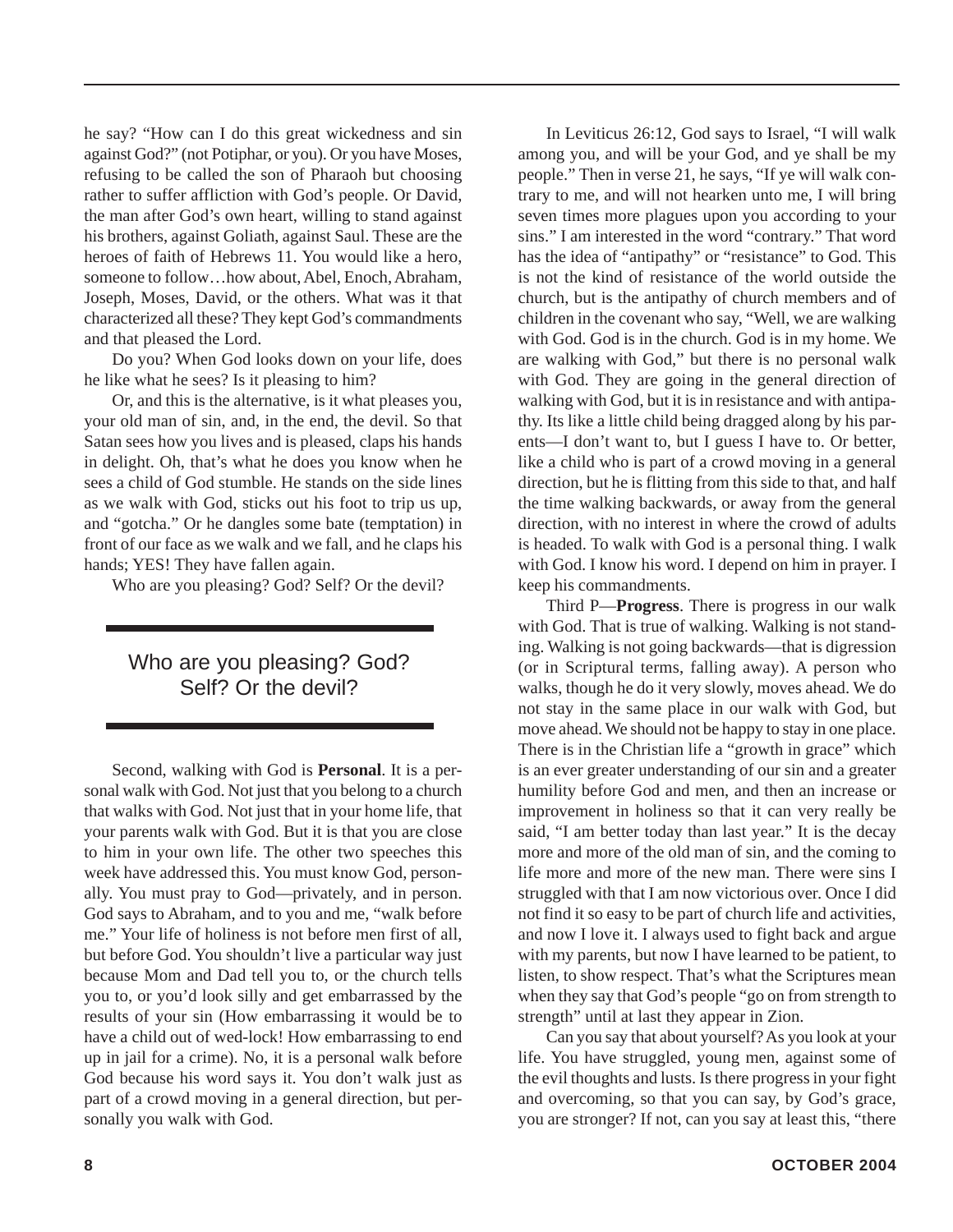is a desire for improvement, and I fight it, Oh, I fight it?" How is your relationship in the home with your parents? Are you maturing in your behavior toward them? Your witness to the world? Is it clearer, more distinct now than in the past that you are a child of God?

Fourth P—**Patience** with God. This, I think, is very important for young people, and something that adults, pastors and parents, tend to overlook. We get established in life in our early to mid-twenties, and forget for many years what it is to wait on God day after day for something we really desire in life. Many of you young people know what I am talking about. You are waiting for something to happen. Maybe a job. Maybe a milestone that is holding you back right now, graduation, 16 and drivers license, 18 and different curfew. Or, and I think this is most common, maybe you are waiting for a partner for life, or even a date. We have to learn that we are walking with God, and at his pace, not ours. Psalm 73, "thou hast holden me by my right hand, thou shalt guide me with thy counsel, and afterwards receive me to glory." God leads us through life to glory, and, he has his pace, his plan for our life.

Hebrews 11 talks about Enoch and many others who walked with God. That was a walk of faith. Their faith meant, not only that they trusted in God from day to day, but that they trusted in God's promises even when they didn't see them happening. Abel believed the promise of the Christ and brought a lamb, even when it meant derision and death. Enoch walked with God, even though it meant persecution and mockery. Noah built an ark because it was going to rain—and never saw a cloud. Abram was promised the land of Canaan, and lived in tents.

That's the kind of patience that is part of a walk with God. God promises you what is best for you in your life— "All things work together for good to them that love God." You don't see it always, but you must trust his promise.

The fifth P—**Persecution**. This is my last one, and it's negative. But, I want to use it last to highlight my final comment which will be positive.

Part of our walk with God is that we receive persecution. "They that will live godly in Christ Jesus, shall suffer persecution." That's not indefinite—might suffer persecution, can expect to—but, it is definite—they will suffer persecution. How much have you suffered? Do you suffer? There is a correlation, you know, between the amount of persecution you receive, and how closely you walk with God. The closer you walk with God, the

more persecution you can expect. How much do you suffer for your faith? Is it much? Almost none at all? Why? Is it because you aren't walking with God as you should?

Abel, Enoch, Noah, Abraham, Joseph, Moses, all the men of Scripture who walked with God suffered persecution. This will take different forms at different times in the history of the world, but, if you are walking with God you will be persecuted. The ungodly hate the God we serve. The ungodly hate the law of that God. The ungodly hate the Savior Jesus Christ, and they hate our speaking of him, because Jesus demands a confession of sin and a change of life, and they don't want that. You say something about Scripture on homosexuality these days, you say something about Scripture on sex outside of marriage these days, you say something about God's particular love these days, and you will suffer for it.

#### …if you are walking with God you will be persecuted.

Ah, but what a privilege: to suffer for the name of Christ. To be identified with him in your walk. To have it said of you, by the world that hates Christ, "we will not have this person, put him with Christ in the torture chamber, put him with Christ on the cross of suffering." What a joy. What a privilege. To be counted with him.

This walk leads to heaven; and the persecution highlights the joy of heaven. Enoch walked with God, and he was not, for God took him. And they sought him, the ungodly men who wanted to kill him, and he could not be found, for God had taken him. Against the background of persecution, and out of the way of persecution, Christ takes his own to glory to live with him eternally. That is where our walking leads us—into the glorious presence of Christ and God.

Come with me, will you? Let us walk that way that pleases God, personally each one. Let us make progress as pilgrims. Let us be patient and trust God. Let us be persecuted for his name. Young people, join with me, Let us go on.

Thank you! ❖

*\_\_\_\_\_\_\_\_\_\_\_\_\_\_\_\_\_\_\_\_\_\_\_\_\_\_\_\_\_\_\_\_\_\_\_\_\_\_\_\_\_\_\_\_\_\_\_\_\_ Rev. Kleyn is pastor of Trinity Protestant Reformed Church in Hudsonville, Michigan.*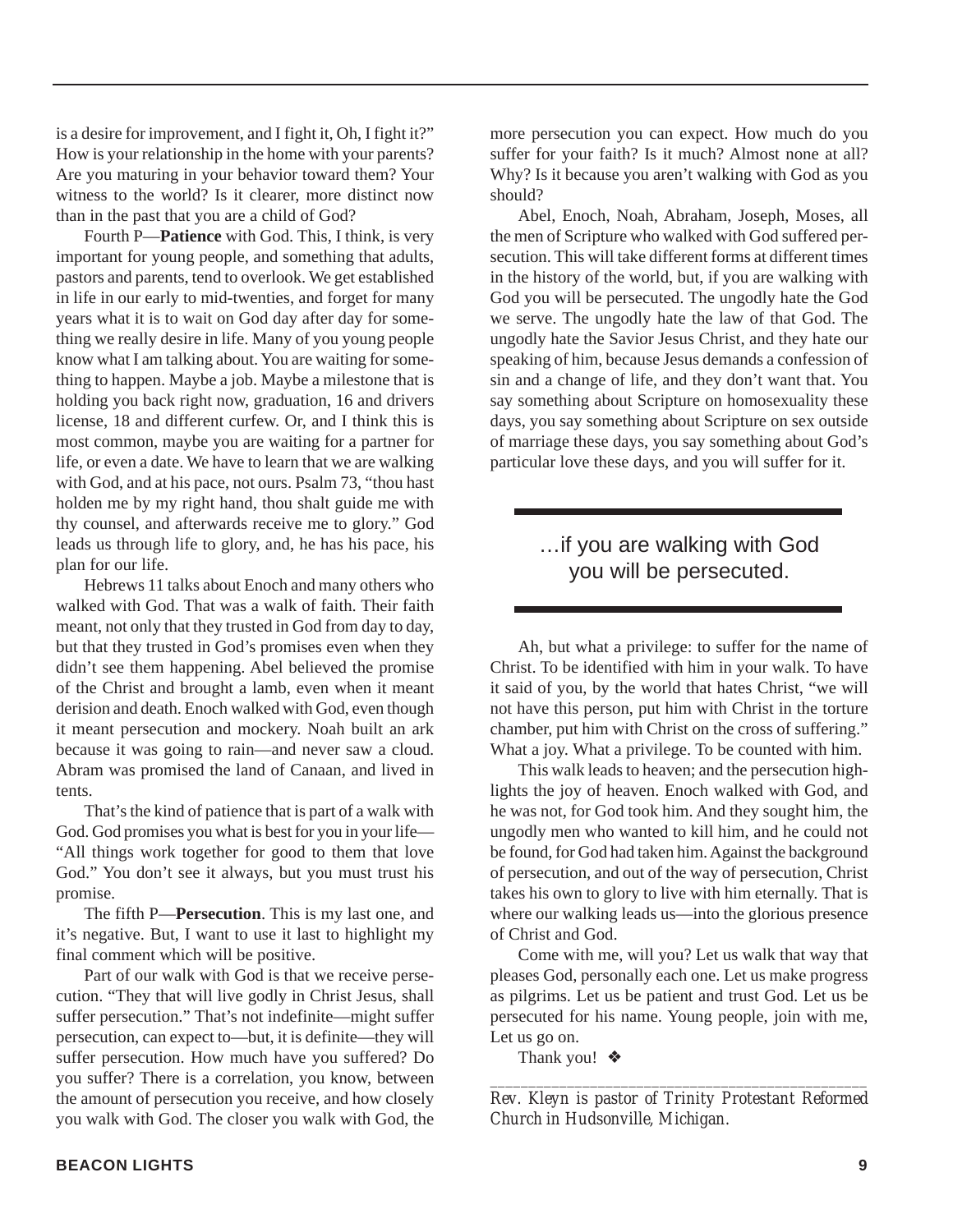# Journey through the Night

reviewed by Bruce J. Koole

Journey through the Night, by Anne Devries. Figuilated in Dutch as *Reis door de Nacht*. Trailated by Harry der Nederlanden. Paideia Press:<br>Catherines, Ontario, Canada: 1978. For Ages 5–105. **Fourney through the Night, by Anne Devries. First** published in Dutch as *Reis door de Nacht.* Translated by Harry der Nederlanden. Paideia Press: St.

*Journey through the Night* is a fictional novel divided into four breath-taking volumes. Each exciting volume vividly recounts the spirit and tormented agony of those five harrowing years during which the evil German Nazis occupied the Netherlands and Hitler built his fortress-Europe. All ages, young as well as old and parents as well as children would spiritually profit from absorbing this book. The volume titles are:

- 1. *Into the Darkness* (In het Duisternis )
- 2. *The Darkness Deepens* (de Duisternis verdikken)
- 3. *Dawn's Early Light* ('t Vroege Licht der Aurora)
- 4. *A New Day* (Een Nieuwe Dag)

The main protagonists of this book are the Deboer Family: Uncle Gerrit, Father Everett, Mother, John, Tricia, Fritz, Hanneke, and Trudie. Although the Deboers are Reformed Christians, DeVries does not specify their denomination. A recurring theme is "Even if Germany defeats every other country in the world, Adolf Hitler's Reich will collapse because of its own God-denying principles." (vol 1, 133). A second theme is VICTORY as communicated through the slogans OSO, Orange Shall Overcome, and a 'V'. The Dutch communicated the 'V' to each other by knocking, tapping, ringing, or using Morse Code this way: 3 shorts and 1 long, echoing the first few bars of the Beethoven's Fifth Symphony. (Learn Dutch!)

Volume 1 begins on a sunny Friday morning in May at the new DeBoer farmhouse, located in the province of Drenthe, somewhere southwest of the city of Assen. That day, Germany attacks the Netherlands and the family enters into the darkness. Desperately, the family drives near Rotterdam to the cities of Scheveningen and Hillegersberg (in the province of South Holland) to retrieve the three youngest children, who stayed with relatives during the move. While they rest in Scheveningen, Queen Wilhelmina flees to England. Even though life seems dark, God strengthens their faith in Him. Soon, they return to their Drenthe farmhouse, and initiate their involvement in the Resistance by hiding Jews. The volume ends after the Nazi sympathizer, Schram, betrays Ev for thwacking a Kraut with a large monkey wrench.

Volume 2 starts when Fritz receives a one week suspension from school for stating that the teacher, Mr. Biemolt, who was lecturing about the Synod of Dordt, is *unsound* for detesting the English and not being vocally pro-Dutch. Things make sense when Fritz learns that Biemolt was a Boer who lived in an English concentration camp and watched two of his siblings die during the 1902 English-Boer war. As the darkness of Hitler's Reich seems to grow stronger, the family responds by involving themselves in the Resistance movement. They distribute the underground newspaper, *Free Holland*, hide divers, take in English fliers, and care for more Jews. The volume concludes after the Gerries assault the farm, because dense neighbor Wallinga betrays them over spilt milk. (Learn Dutch, the language of your forebearers and ancestors!)

Volume 3 commences with a split-up family. John leads a boring life with Uncle Herman and Aunt Haddie in Amsterdam until a former Deboer driver, William, convinces John to join a local Resistance cell. Next, a mesmerizing reunion occurs between John and Father. Then bad things, which further depress the family's faith, happen both to Father and John. While John considers the darkness of his situation, the daylight dawns when he learns of the D-Day invasion. The volume terminates with the Germans shipping John off to an anonymous forest, where they plan to execute him and others by sub-machineguns. Yet, hope springs eternal! (Learn Dutch, the language of your Dutch Reformed Heritage!)

However, you will have to read all 4 volumes to discover what happens to the family, Father, Schram, svelte Sylvia, the salesman Vos, the young nurse Rita, the BBC, and the liberation of the Netherlands. I recommend that since these four books accurately portray war, parents should acquaint themselves with the contents contained therein or read the book to their children! ❖

*\_\_\_\_\_\_\_\_\_\_\_\_\_\_\_\_\_\_\_\_\_\_\_\_\_\_\_\_\_\_\_\_\_\_\_\_\_\_\_\_\_\_\_\_\_\_\_\_\_\_ Bruce is a member of Faith Protestant Reformed Church in Jenison, Michigan.*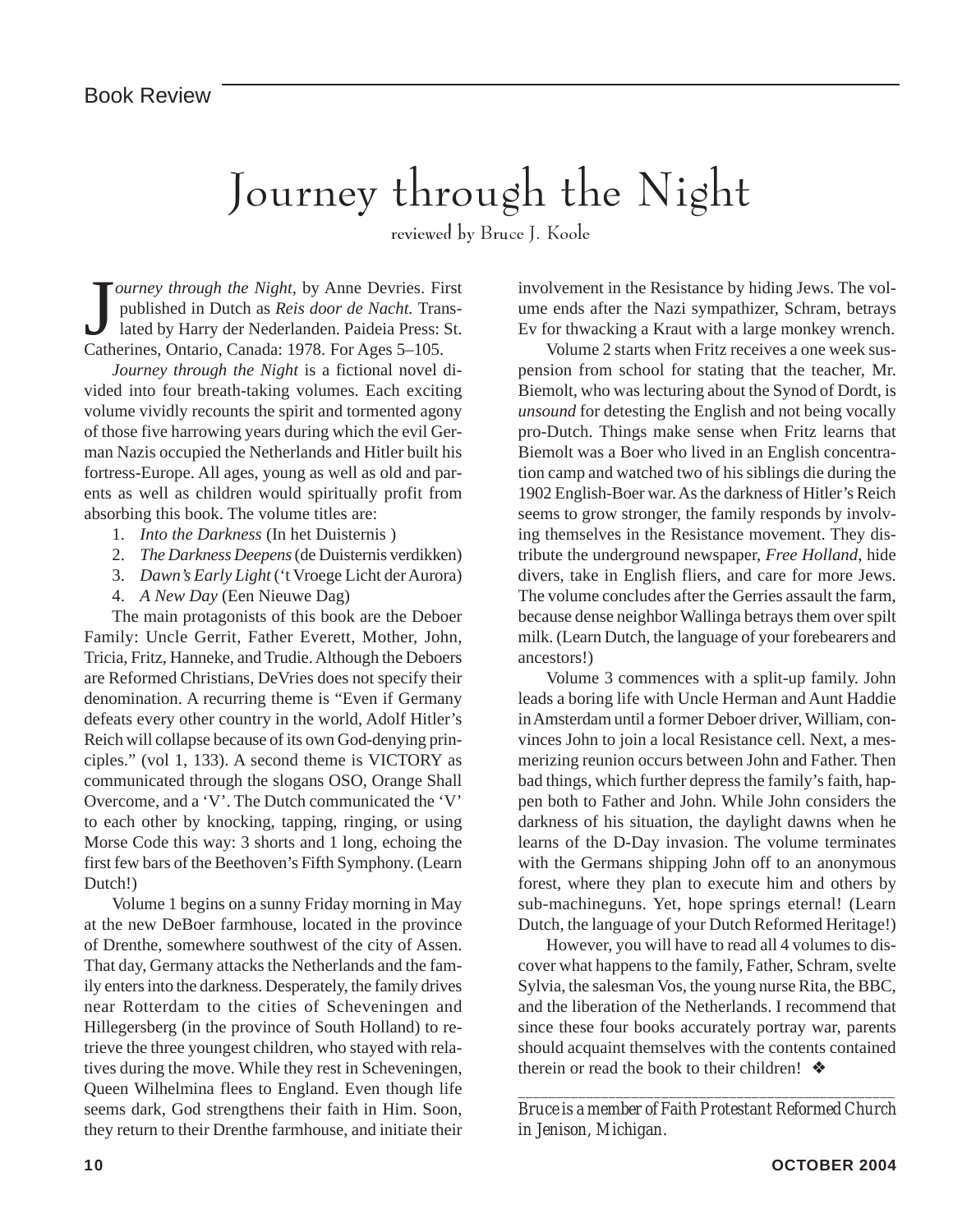# Watching Daily At My Gates

by Richard G. Moore

#### October 1 Read Psalm 14, II Corinthians 5:17

In the meditations this month we will center our thoughts upon various truths of the Scripture. We hope to do this by considering practical questions that arise in the hearts of God's children as we pass through this life. The first question we will ask is, "Are we fools?" The answer for the true children of God must be in the negative, we are not fools. The Psalmist states that the fool says that there is no God. The fool says this in his heart. While there are times in the weakness of sin we may question the ways of God, and even wonder where is the God Who has said he will never forsake His people? You know these times as you have been weak in faith in facing the trials of life, but our heart is made right with God as He has renewed us by the Spirit of Christ. This is our confession by the grace of God. We confess, "if any man be in Christ, he is a new creature: old things are passed away; behold all things are become new" (II Cor. 5:17). This newness includes our heart so that we cannot say from the heart there is no God. Sing Psalter 23:1-3.

#### October 2 Read Psalm 14

But lest we become proud and say we are new creatures and therefore are not fools, nevertheless we must also confess by nature we are no different than the fool. According to the Psalmist God looked upon man and said that they are all gone aside, they are all together become filthy. This is the fruit of our sin. Our natural life is such that God, when He looks upon man, must say there is none that doeth good; no, not one. According to the apostle Paul this includes you and me. In Romans 3:10-12, Paul applies this to the church, both of the Jews and Gentiles. We must understand and remember that by nature we are dead in sin and cannot of ourselves bring forth any good. Thus it is alone by grace that we are saved. What a wonderwork of God. Saved alone in the blood of Jesus. May this ever humble us. Sing Psalter 23:4-6.

#### October 3 Read Romans 9:11-13

Not all who call themselves Christian believe that it is alone in Christ that we are saved or simply put, not all believe that salvation is by grace alone. Do you believe this? I often emphasized this truth of Scripture concerning salvation by asking a question. I asked this question whether I was at a school or on the street, and whether they were believers or not. The question was, "Does God love all men, women and children in this world?" The answer usually was immediately and loudly given, "Yes He does." Then I would say, "If this is the case then you do not serve the same God as I do, you do not know the God of the Scripture." Following this it is necessary that we point out why this is true. In the first place, it is so because the Scripture teaches the opposite, that God does not love all men, women and children. Literally, we read this in this passage. That the purpose of God according to election might stand it was said of the twins of Rebecca, "Jacob have I loved, but Esau have I hated." God said this even before they were born, to emphasize the point. Sing Psalter 10.

#### October 4 Read Psalm 111; Psalm 115:3

To get to the point of showing that God is a God Who elects His people in love before the foundation of the world, it is well to lead those you are speaking with to the truth of salvation and the Savior. Thus after the first question, you ask if God is able to do what He says He wants to do? The answer is almost always, "Yes of course." Then you ask if He loves someone then this must mean that He surely saves that one He loves? Either this or else He is not God. Understand if one says God loves everyone then it means either He saves every man, woman, and child that has ever lived or God is dependent upon whether those people love Him in return. One must contend if they don't love God then He will not save them. But if this is so then it must mean man is more powerful than God. For man can reject the love of God and frustrate that love. However this is not the God of the Scripture. God is God, and His will is done. His love saves. Sing Psalter 304.

#### October 5 Read John 6:36-39

God's love saves, and all whom God loves He delivers from sin and brings to salvation. This our Lord makes clear when Jesus teaches us in our passage that Father gives to Christ a certain people, and all that Father gives to Him surely come unto Christ. This of course already speaks of the fact that God has given to Christ a people. The fruit of this work of God is that they come to Christ without question or exception. And Jesus further points out that all that Father has given to Him and therefore who come unto Him He in no wise shall cast out. God's will is done. And Jesus does that will of God, not His own will, but the will of God that has sent Him. Now for emphasis Jesus points out that of all given to Him He will lose nothing. Those God loves He saves without a doubt. This is the wonderful gospel of salvation that brings comfort to the sinner, and this alone. It is not harsh to say God does not love all men. It is the truth, but it also is a most comforting truth to know that God loves a peculiar people and saves them without conditions. Sing Psalter 306.

#### October 6 Read Ephesians 1:20-23

It is by grace alone that we are saved, it is by grace alone that any are saved. How blessed is this truth when by His grace we come to know our own sin and unworthiness of salvation. If salvation were dependent in any way upon you or me then we can boast, but if it is alone the work of God that brings us to salvation, God receives all glory, and we do not boast, but rest in the work of our God. The passage we are to read today brings this truth to the forefront. The church is most glorious. This is evident in the last verses of this chapter as we take note of again. We read that the church as God has put all things under the feet of Christ, and gave Him to be the head over all things to the church, that is, for the saving of the church, that that church is Christ's body and is the fullness of Christ that filleth all in all. Amazing truth of God's Word. We who are truly the church (elect) are the fullness of Christ! Sing Psalter 141.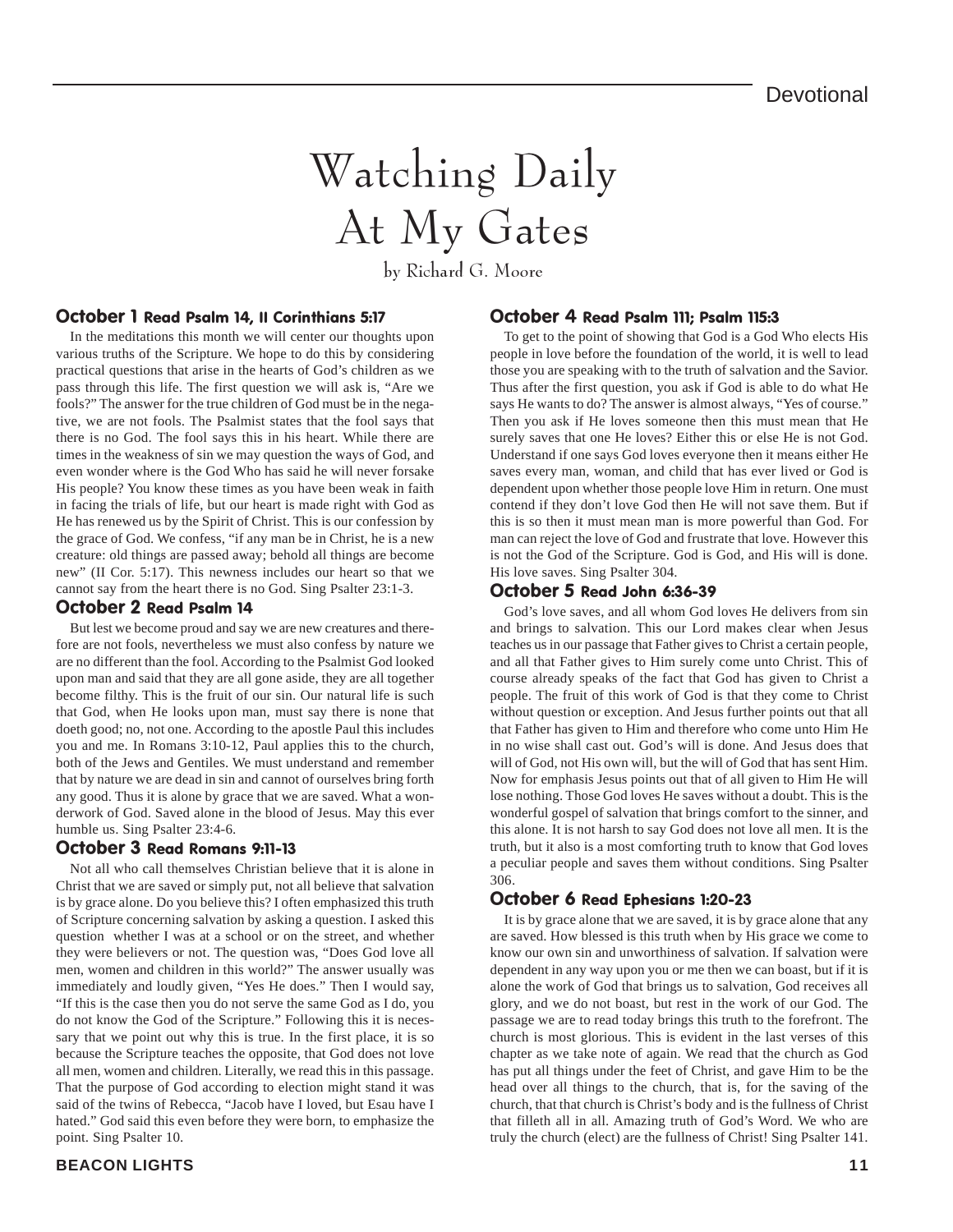#### October 7 Read Ephesians 1:3-4

We, who are of ourselves sinners, have it said of us that we are the fullness of Christ!! But the only reason that this is true is because of what God has determined to do and has done for His church in Christ. That which God has determined is clearly set forth in the first part of Ephesians 1. For God reveals there that He has blessed us with all spiritual blessings in heavenly places in Christ, and this only because He has chosen us in Christ before the foundation of the world. Think of that! Before God laid the foundations of this world He has chosen us in Christ. Oh, there is nothing of man in this determination; even the very world serves the salvation of the church in order to fulfill the determinate counsel of the living God. Understand that God has chosen us before time began that we should be holy and without blame before God, that we may be the fullness of Christ Who fills all in all. Beautiful grace of salvation. Sing Psalter 293.

#### October 8 Read Ephesians 1:4-6

Why? Why does God chose a church in Christ from eternity? In the first place, we note that He does so to make us adopted children. Oh, you and I know we are not children naturally. We know this from the depths of our being, we know Paul is right when he says in the second chapter that we were dead in sins. We know our natural depravity as we are brought forth. But God is pleased to predestine us unto the adoption of children by Jesus Christ to be God's precious children. And again we are reminded that God does not choose us on the basis of what we will do or be, but alone according to the good pleasure of His will. He has determined from eternity our salvation from sin and death in Christ merely because of His good pleasure. He has determined that this will perfectly serve the glory of His grace. He has determined that our salvation will bring to Him the greatest glory in all His works. God be praised. He makes us accepted in the beloved Son, Jesus Christ. Sing Psalter 241:1-4.

#### October 9 Read Ephesians 1:7-11

Yet we must ask another question, of those that would say God loves all men head for head, or of those who would maintain that God wants to save all men head for head. That question is, when were we actually saved or justified? Even the young catechumens in the third or fourth grade are able to answer this question. They would tell you that we were justified by the blood of Christ, and He died nearly two thousand years ago. Do we who were born but a few years ago have anything to do with Jesus' work of atonement? We were not even born when He died to redeem us. It is the work alone of God's elective and saving grace. Paul points out to us that we were predestined to be redeemed through the blood of Jesus. Jesus actually covered the sins of all for whom He died. Shall any for whom He died go lost? Impossible, for Jesus is God come in our flesh, His work is complete and perfect. Sing Psalter 163.

#### October 10 Read Genesis 17:7; Isaiah 61:8

What a comfort we have in knowing that Christ is our Savior! The eternal work of God shall surely come to pass. God has indeed chosen us unto salvation in Christ, God surely adopts us from eternity to be His children, and He has sent His only begotten Son into our flesh to redeem us nearly two thousand years ago. Surely that God will bring us out of darkness into His marvelous light and fellowship. He does so according to His promise. His covenant shall never fail. This truth is found not only in the two texts listed for our reading, but is found again and again in the Old and New Testament Scriptures. God is faithful to His promises. Thus indeed we shall be

brought into the consciousness of that salvation by faith given us of the Father. Sing Psalter 250:1, 2, 5.

#### October 11 Read Romans 9:10-18

It is God's eternal good will and pleasure alone that determines the salvation of His church in Christ and the destruction of the wicked in the way of their sin. This chapter nine of Romans clearly teaches. It does so with respect to the twins, Jacob and Esau. One was saved and one was condemned that the purpose of God according to election might stand. The apostle goes on to emphasize that it is not of him that willeth, nor of him that runneth, but it is of God that sheweth mercy. God has mercy upon whom He wills, and has compassion upon whom He wills. He also hardens whom He wills. Salvation is determined alone by God and is brought to pass by His grace in Christ. Knowing our own unworthiness of salvation we can but praise God in everyday thanksgiving. Sing Psalter 267.

#### October 12 Read Romans 9:19-24

But is it fair that God chooses some unto salvation and condemns others to eternal hell fire? Is it fair, you ask? What kind of question is that? Who are you to determine what is fair and what is not? Is it not more to the point to ask what is right? Then we must conclude immediately this is the word of God, and God is right and just (cf. Deut. 32:4). Who are we to question God and His work. Oh, I know that we would like to think that we can discern what is right and just. That is the great pride of man speaking. We would like to think that we are able to determine what is best for us and other men. This would be foolish. Paul replies and rightly so, "Who art thou, O man, that repliest against God?" Are we going to hold God at fault? Can we judge Him? God is not judged by man, His ways cannot be questioned. He saves whom he wills. Gracious ways of God. Sing Psalter 244.

#### October 13 Read Romans 9:22-23; Romans 5:12-13

Understand further, that with respect to the question whether it is fair, or even right that God condemns some and that He saves others according to an eternal determination, the child of God understands that it would be right that all men be condemned to eternal suffering and desolation. We have all sinned and come short of the glory of God. All men died in Adam, and we are not good, no not one. If it were up to our goodness, or spiritual strength or perfections, then none would be saved. God is pleased to save His elect and is pleased to reveal His righteousness in condemning the wicked. To Him belongs the glory. God has determined to lay our iniquity upon Christ, and Jesus gave His life the perfect sacrifice for sin, to deliver that people of God's eternal love. So judgment is met out upon all that have sinned as the wicked perish eternally and as Jesus suffers eternal judgment for the elect in Him. Sing Psalter 398.

#### October 14 Read Romans 6:1-8

We will follow the former questions and answers by another question that can be raised by those that would destroy our faith or that just plain have a difficult time acknowledging salvation to be the work of God alone. The latter must be led still further into the blessed truth of the Scripture with respect to the salvation of the children of God. The question raised is that, if salvation is eternally determined, if justification is accomplished already by the sacrifice of Christ, then where is man's responsibility? Paul states that there are those that would say that if salvation is of grace alone then why do we not just continue in sin as children of God? Or we could ask, Why do good works? Paul says in answer, "How shall we that are dead to sin continue therein." The point is that the fruit of salvation is that Jesus also sends forth His Spirit into our hearts and we become new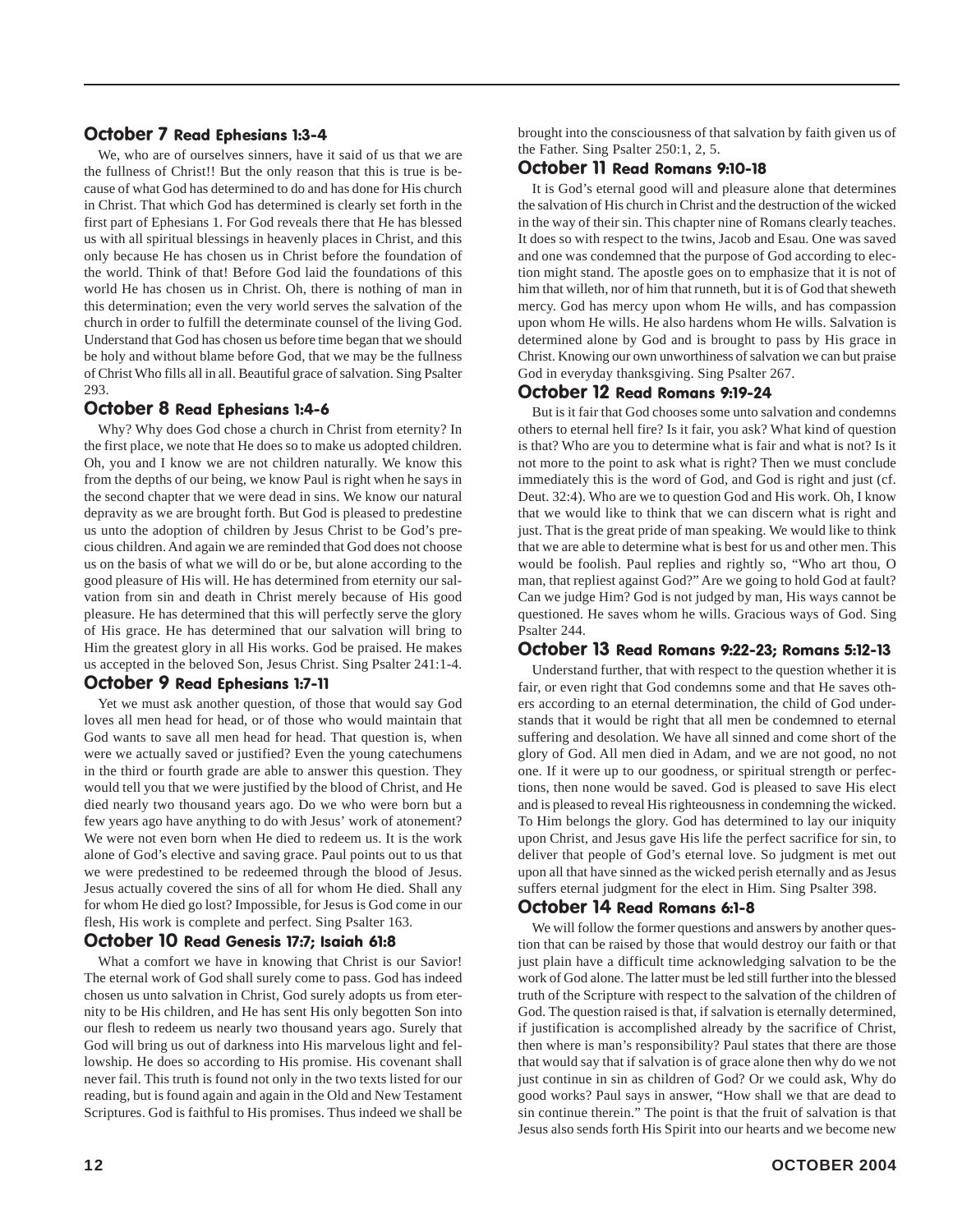creatures in Christ. We are given new life, the dead are made alive, and we who are alive become dead to sin. So that consciously we hate the very sins we would walk in and love to seek and serve God. This is our experience also, and about which we will have more to see and learn. Sing Psalter 65.

#### October 15 Read Ephesians 2:1-3; Romans 3:9-18

It is true that we are no better than the wicked, as stated before. In and of ourselves we are dead in sin and trespass. Now when speaking to those outside of the church this point must also be emphasized. One can do this only by going to the Scripture in the passage we have just read and in places like Romans 3. Having established by the Scripture that there is none that doeth good and that we are dead in sin we have the opportunity to ask the question, "Can the dead man do anything to get out of the grave?" Naturally one may point out that the only thing the dead man in the grave can do is become more corrupt as he decays and the worms attack his flesh. It is no different spiritually. We cannot make ourselves alive, but can only add to our spiritual corruption. The conclusion is that if we are to live, someone must make us alive, for we cannot. Thank God for His grace! Sing Psalter 137:1-3, 6.

#### October 16 Read Ephesians 2:3-5

We who are chosen by God and by nature dead in sin, are quickened by God. We who were dead in sin are quickened together with Christ according to the holy writer. It is by grace that we are saved. This happens as Christ sends forth His Spirit into our hearts and we are made to be new creatures in Him. Where salvation is utterly impossible for us God is gracious and makes us alive by sending forth the quickening Spirit. Indeed, by grace are we saved, and that not of ourselves lest we should boast, but we are God's workmanship created in Christ Jesus unto good works, as God has ordained that we should walk in them. It is His work unto His glory. Praise God! Sing Psalter 339.

#### October 17 Read Ephesians 2:8; Ezekiel 11:19-20; Ezekiel 36:26-27

By grace are we saved through faith! That faith is also not of ourselves, it is the gift of God. God plants as it were faith in our hearts by His Spirit. He gives us the ability to believe. We were dead and could not believe, but God makes us alive and gives us the seed of faith and the ability to believe. So that as the prophet of old says for our heart of stone we are given a heart of flesh. Our hearts are softened so that we are made able to receive and believe the truth. Apart from this precious work of God we would continue only to walk in sin and disobedience, but God's love is eternal and He begins the work of salvation in our hearts according as He has chosen us in Christ and redeemed us by His blood. Wonderful eternal love of God! His love saves. Sing Psalter 327.

#### October 18 Read Philippians 1:1-6

Where it is impossible for us to even desire the things of God's kingdom because of natural depravity and sin, God makes us new creatures. He quickens us by His Spirit and we begin to live and are made ready to receive His Word. And this work shall never be thwarted. Not even Satan can overcome the will of God to save His elect in Christ. Oh, if that salvation were in any way dependent upon us, then there would be questions about our salvation. Actually there would be no hope for salvation. But because our salvation is alone the work of God's grace, there is nothing that can stop us from being saved. Surely this is the meaning of the text we read in Philippians, especially in verse six, where we read that we may be confident that He which hath begun a good work in us will per-

**BEACON LIGHTS 13**

form it until the day of Jesus Christ. God's will is done and we shall surely be saved. Sing Psalter 190.

#### October 19 Read Ezekiel 36:27; Romans 5:1-10

The passage from Ezekiel teaches us that when God puts His Spirit within us, He also shall cause that we walk in His statutes. In Romans 5:1 we are taught that we are justified by faith and have peace with God through our Lord Jesus Christ. What a precious word for the sinner. For in the natural walk in sin there is no peace. Understand that faith in Romans 5 is the activity of faith, and believing in Christ we have peace with God. This activity of faith is also the gift of God. It comes to pass as He causes us to walk in His statutes, and this God accomplishes by bringing the seed of faith implanted in our hearts to the conscious activity of believing. It is like a seed that has been planted in the earth that must be nourished by sun, fertilizer, and rain in order for it to become a fruit bearing plant. God also nourishes the seed of faith He has planted into our hearts that we may believe and bring forth the fruits of thanksgiving. God's grace saves from beginning to end. Sing Psalter 81.

#### October 20 Read Romans 8:28-30; I Peter 2:9

How is this faith brought from the seed form in our regeneration to the fruit-bearing activity of believing? Again we must answer, by grace. And we should emphasize that this takes place in such a way that God maintains our moral rational nature. God brings that beginning of new life to activity by a powerful and efficacious calling of His people out of the darkness of sin into the marvelous light of His fellowship and communion. In Romans 9:30, we have an order of salvation, and there we are taught that those that God has predestined or chosen He also calls. This call of God is powerful. It is not like my call to my son when I say, "Come here." My son might hear me, but might not, he might obey me, but might not. However, when God calls His children they hear and they obey! God's will is always done, His Word always works its purpose. Sing Psalter 236.

#### October 21 Read Romans 10:13-17

The calling of the children of God comes under the sound of the Word preached. Faith comes by the hearing of the word of God. It is impossible to believe says the apostle in Romans 10 except we hear Christ, and we cannot hear Christ without a preacher. Further only one that is sent can preach the Word. Christ sends His preacher to bring His Word to His people, and under that Word calls His own unto repentance and belief. He calls His own without fail, as many as the Father has given to Him from eternity. Christ makes no mistake in this work. He knows them that the Father has given Him and loses nothing. He knows the elect in some back country village, and either brings the preaching of the Word there, or He calls the individual away from that village to His minister that is preaching the truth. Every child of God, elect from eternity shall be brought under His Word and called unto salvation by Christ, the One Who cannot fail. What powerful grace. Sing Psalter 403.

#### October 22 Read Isaiah 55:11

We may ask the question, "Does this mean that everyone who hears the sound of the gospel is saved?" If not, then does it mean that the preaching fails its purpose? The answer is that in the first place not all that hear the sound of the gospel are saved, and the preaching on the other hand does not fail. God says in Isaiah 55 that when His word goes forth it shall not return void or empty. This is true, of course, because it is God that sends it forth. Thus we must conclude, as does verse 11, that God always accomplishes that which He pleases. The preaching accomplishes the will of God and the Word shall prosper whereto He sends it. That word saves where this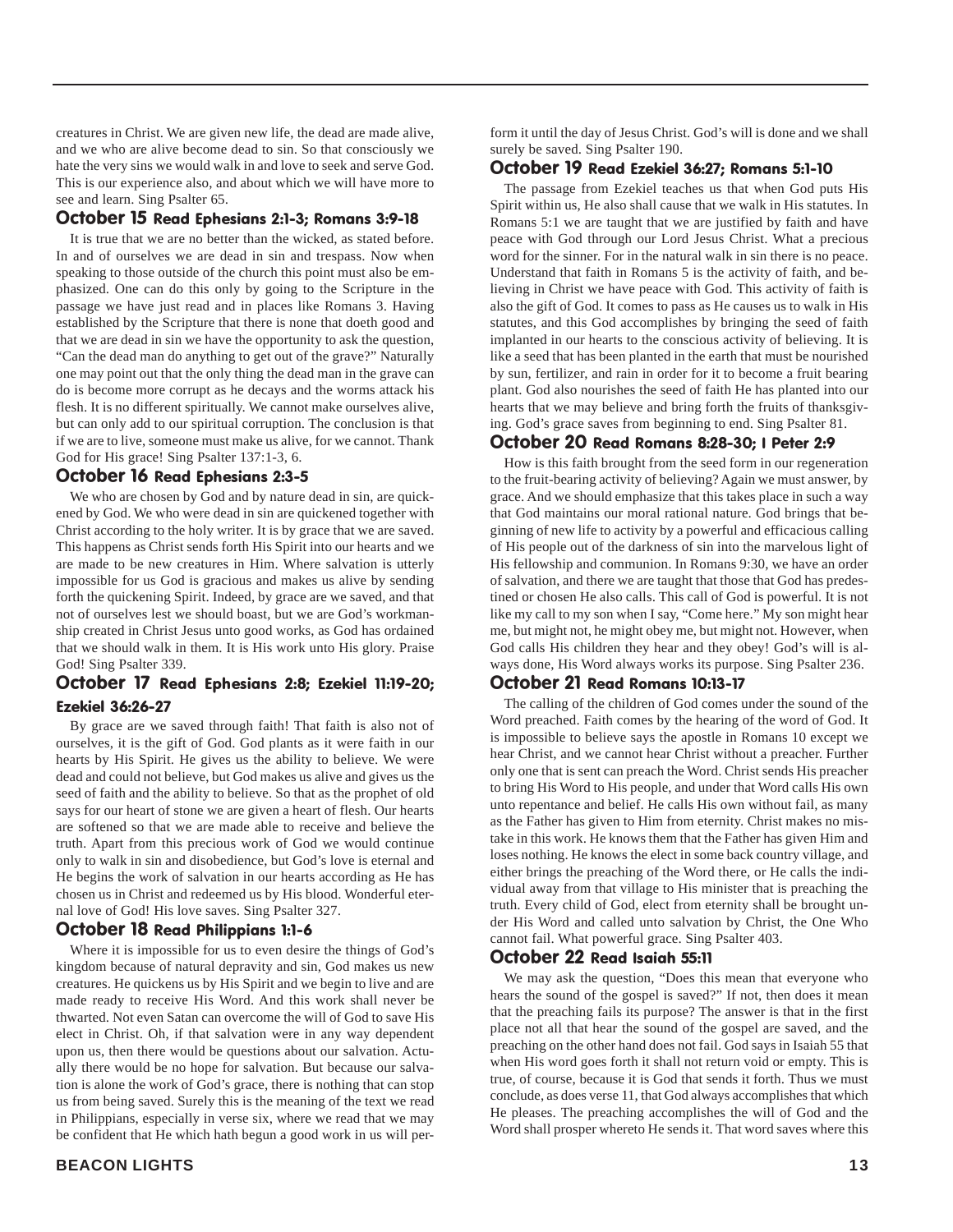is the purpose of God, and that word condemns where this is the purpose of God. The preaching of the Word of God serves perfectly the end for which God has determined for it. God is God. Sing Psalter 222:1, 2, 7-9.

#### October 23 Read II Corinthians 2:12-17

The preaching of the Word is the God ordained means to gather His people unto His fellowship and to salvation. As the Word goes forth it serves as a two-edged sword to make division between His chosen and the world of unbelief. Paul points this out when he speaks of the preaching of Christ's gospel (vs. 12). When the apostles preached the gospel they were a sweet savor of Christ in both them that were saved and those that perish. For God's will is done, the wicked must be without excuse, and are brought to judgment in the way of their sin, and the preaching condemns the wicked in their way, so that Paul says that in the preaching they are a savor of death unto death. On the other hand it is God's eternal good will to save His Church, and the preaching is the means, whereby of those preaching the Word it is said that they are a savor of life unto life. In both they are a sweet savor unto God for His will is done. Sing Psalter 373:1-3, 8-10.

#### October 24 Read Roman 5:1-11

We return to Romans 5 for this meditation. Take note that as we have come under the preaching of the Word and faith is worked in our hearts unto belief, we are comforted by the testimony of our justification. As sinners, it is a marvelous thing to know that Jesus died on the cross to actually deliver us from the condemnation of our sin. He has justified us by His death on the cross. We are given to know in our hearts that when we were enemies, we were reconciled unto God through Jesus' death on the cross. Christ died for us. We have the blessed testimony that being reconciled we shall be saved by His life. Praise be to God. We therefore are filled with joy in God through our Lord Jesus Christ, for we who are convicted of sin have the assurance that through Jesus Christ we have now received atonement. Salvation is ours. Sing Psalter 111.

#### October 25 Read Romans 6:14-15

Returning to the sixth chapter of Romans we hear the apostle proclaiming our deliverance from sin and death. The word states that sin shall not have dominion over God's elect redeemed by the blood of Christ. The reason given is that we are no longer under the law, but under grace. Under the law we are condemned by our sin, but under grace we are covered by the death of Christ and justified by His blood. The fruit is that sin shall not and cannot any longer have dominion over us, for we are under grace. This does not mean that we no longer sin, but now are made new or alive in Christ by His Spirit. We are not slaves to sin. We do not live to sin, but to serve our Lord Jesus Christ. This is the blessedness of God's grace. Delivered to live unto Christ is the elect, redeemed and regenerated child of God. Sing Psalter 310.

#### October 26 Read Romans 6:15-19

As children of God under grace we have a calling to obey God. Shall we sin, because we are not under the law, but under grace. The apostle answers, "God forbid." There are those that would hold this position saying if we are under grace we no longer need to walk in obedience to the law, in fact the law is of no more account. The antinomian would take this position. Jesus has freed us from the law so we may do whatever we please. But you, child of God cannot take this position, can you? This is not the way for God's child. The apostle goes on to show this by saying, "know ye not, that to whom ye yield yourselves servants to obey, his servants ye are to

whom ye obey." We who have received grace have Jesus Christ as our Lord. We cannot then give ourselves to the walk of sin. And we may not by His grace follow this path. Understand that to yield oneself to the walk and life of sin is to die, eternally, but to serve Christ is to be accounted righteous. By grace even in the way of deep sorrow for our sin, and in the way of repentance, the child of God serves his Lord Jesus Christ. And God is thanked for it is He that works faith in us to so walk in obedience to our Lord. Sing Psalter 280.

#### October 27 Read Romans 6:22-23 Philippians 1:6

Because our salvation is the work of God, because we have been made free from sin through the death and resurrection of Christ, because God has shed forth His Spirit in our hearts, because God has irresistibly called us by His Word unto faith, because God has made us to be His servants, we have the fruit of holiness, and we may know that the end is everlasting life. Not so for those not repenting of sin and walking therein. The only testimony for such is that the wages of sin is death. Once again we are reminded that this is all we are worthy of, we are worthy of death alone, but by the gift of God, by His grace, by the death of His Son, we are given eternal life through Jesus Christ our Lord. This is the promise of the Scripture, the promise of our God. And no one can take this hope from us. Again we are reminded that He that hath begun a good work in us shall perform it until the day of Jesus Christ. It is the work of God it cannot fail. Wonderful Grace! Sing Psalter 347.

#### October 28 Read Isaiah 45:5; Romans 8:28

Practically, the truths we have been considering bring so much comfort to God's children for we believe that Jehovah alone is God. God tells us this through the prophet in Isaiah 45:5. He says that He is the LORD, and there is none else, no God beside Him. Now we have learned that Jehovah is our God and covenant Father. He knows us by name from eternity and He has saves us in Christ. Now because Jehovah is our beloved Father then we very personally confess that all things work together for our good, for the good of them that are called according to God's purpose. We love God because He has so called us. There are no limits to this truth. No trial, no pathway in this life can be anything but good for us. Even when we have passed through the deep ways of sin under the tempting of Satan and delivered by God even then we know it serves our good. We do not always understand how all things serve our good, but we know they shall serve our salvation; they shall serve our obtaining of life eternal. Sing Psalter 53.

#### October 29 Read Isaiah 45:17-19

The prophet does explain for us some of the mystery of this and it is rooted in God alone. God says that he does not speak in secret. He does not speak in devious ways or in darkness. But he has not said unto the seed of Jacob, God's own elect people, "seek ye me in vain." No we never seek God in vain as His children. God speaks in righteousness, and declares things that are right. Our God has said from eternity that He loves us in Christ. He has created to bring forth a people to gather through the deep way of sin and grace into His everlasting fellowship. Surely all things shall serve our good and salvation. Sing Psalter 91.

#### October 30 Read Romans 8:31-34

The apostle now confirms what we have just pointed out as the rich blessing of knowing that salvation is by grace alone. How necessary it is for us to hear this word of assurance and promise, as we pass through this vale of tears. As we struggle with our sin and the temptations of Satan, and realize the weakness of our own sinful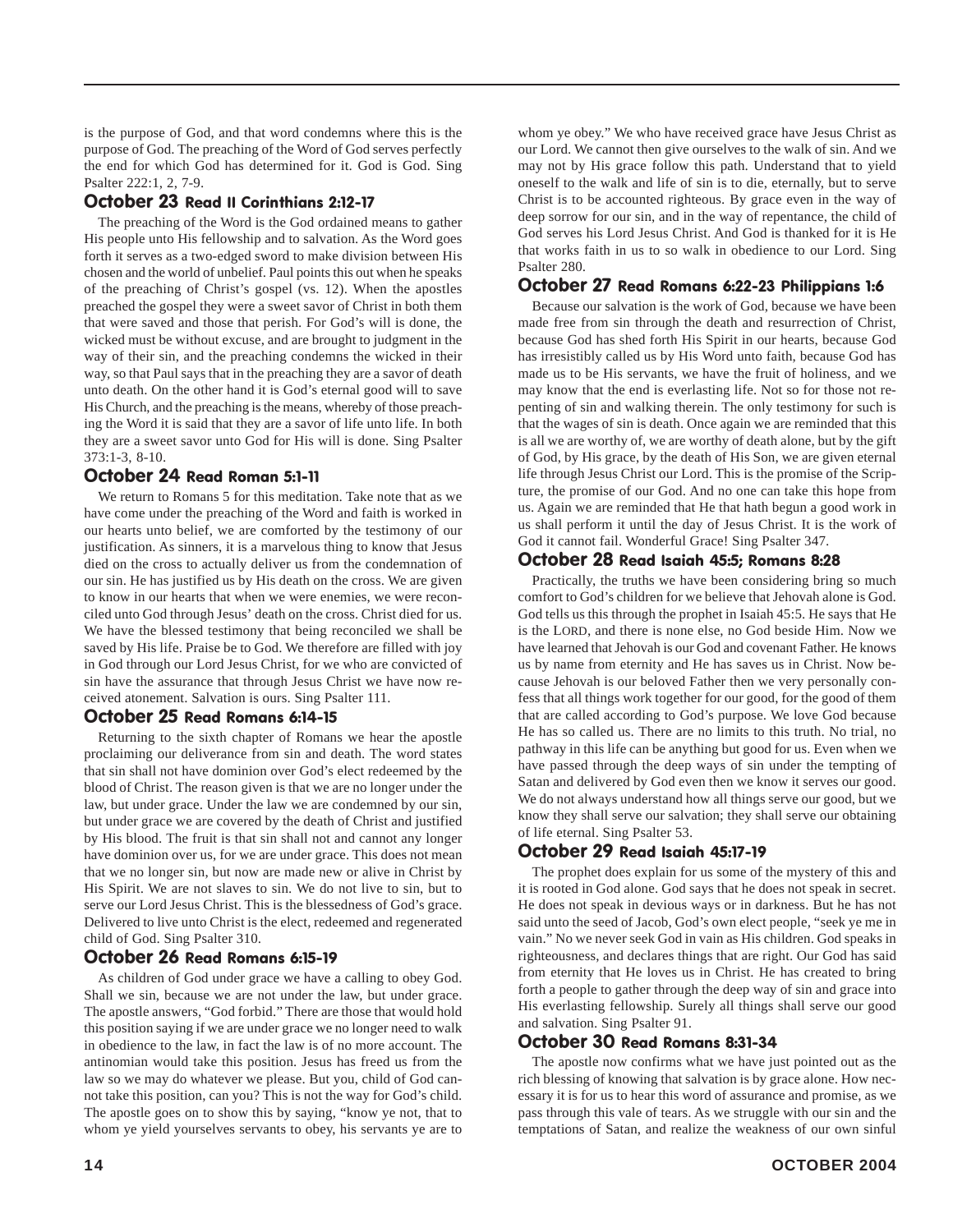nature, indeed, it is good to read these words of the Scripture. If God be for us, who can be against us? None can be against us. Understand that God did not spare His only beloved Son, but delivered Him to the death of the cross for us, surely then God will give us all things necessary for this life in order that we enter His eternal fellowship. God justifies us and none can charge us anymore. Not even the devil can bring any charge against us. By nature Satan could find much in us with which to charge us, but in Christ we are justified and Satan cannot lay anything to our charge. So that even now Christ Who has ascended as our Lord makes intercession for us on the basis of His meritorious work. Sing Psalter 302.

#### October 31 Read Romans 8:35-39

The love wherewith God has loved us from eternity, the love that God has shown us by sending Christ to die for us, the love showered upon us by His Spirit shall not be turned away. Nothing can separate us from God's love. Oh, if it were our love that had to stand the test of trial and temptation it would be destroyed. But it is God's love and it does not matter whether it be the trials of this life, persecutions, famines, poverty, peril or threat of death, in all things we are more than conquerors in Christ. Nothing can separate us from the love of God, neither in life nor in death. Praise the Lord. How important to remember as we face all trials of life, let us in confidence fight the fight of faith without fear. The wonder of the reformation truth that is our heritage! May God grant us grace to so trust Him for all things. Sing Psalter 7.

#### Music

### God's Love

by Melissa Van Baren

ast time we went for a short walk admiring the<br>glory of God in the Psalms. I would like to con-<br>tinue our different walks as we consider the dif-<br>ferent aspects of God in the Psalms. Are you ready for glory of God in the Psalms. I would like to continue our different walks as we consider the different aspects of God in the Psalms. Are you ready for another walk? I am! This time we are going to look at and consider the love of God within the Psalms. This isn't the love we have for God (which we will hopefully consider at a different time) but the love of God for us, His people. We will examine how we sing songs of love to Him everyday when we sing these Psalms and we will examine how God's love for His people shines forth to us. This love is like the sun shining down on the gardens we walk through, making the plants grow. The love of God makes us grow and reach more and more towards Him. Come with me as we consider the love of God for His people in the Psalms.

Most of us when we picture and see the word love, we think as young people, of the warm fuzzy love that we have one for another. We think of the type of love (if it can be called that) that gives us the tingles when we see someone we like walk by or someone we are dating picks us up and we spend time together. No, young people we have to think deeper than that. We have to think of a deeply rooted love. This is of something that is strong and something that gives us more that the fuzzies and the tingles. It is something that tells us when we are going wrong, something that lifts us up when we are low,

and someone who sits with us in our pain and knows that pain. Yes, a boyfriend or a girlfriend could do that but I'm thinking of a different love, the type of love our parents have for us. This type of loves points us to a better love yet. It points us to a greater and higher love. The love of God for His people.

There is nothing greater than the love of God for His people and we can see this expressed over and over in the Psalms. God's love is deep and rich. The first one that I think of is Psalter number 278, one of my favorites. "The tender love a father has for all his children dear, such love the Lord bestows of them who worship Him in fear" (vs. 1). How comforting it is knowing that God bestows, or showers down upon us His love when we worship Him. If we look farther into that Psalter number we see that "unchanging is the love of God, from age to age the same, displayed to all who do His will and reverence His name" (vs. 4). What a blessing to God's people too to know that God's love will never change but that it will always be with His people who do His will and fear His name! What a comfort to know! We also see this fatherly love in Psalter numbers 283 and 284, which are part of the same Psalm, which reads, "Like as a father pitieth his children, so the Lord pitieth them that fear Him" (Psalm 103:13).

A father has certain ways of showing his love. We all know this and see this in our fathers. What are some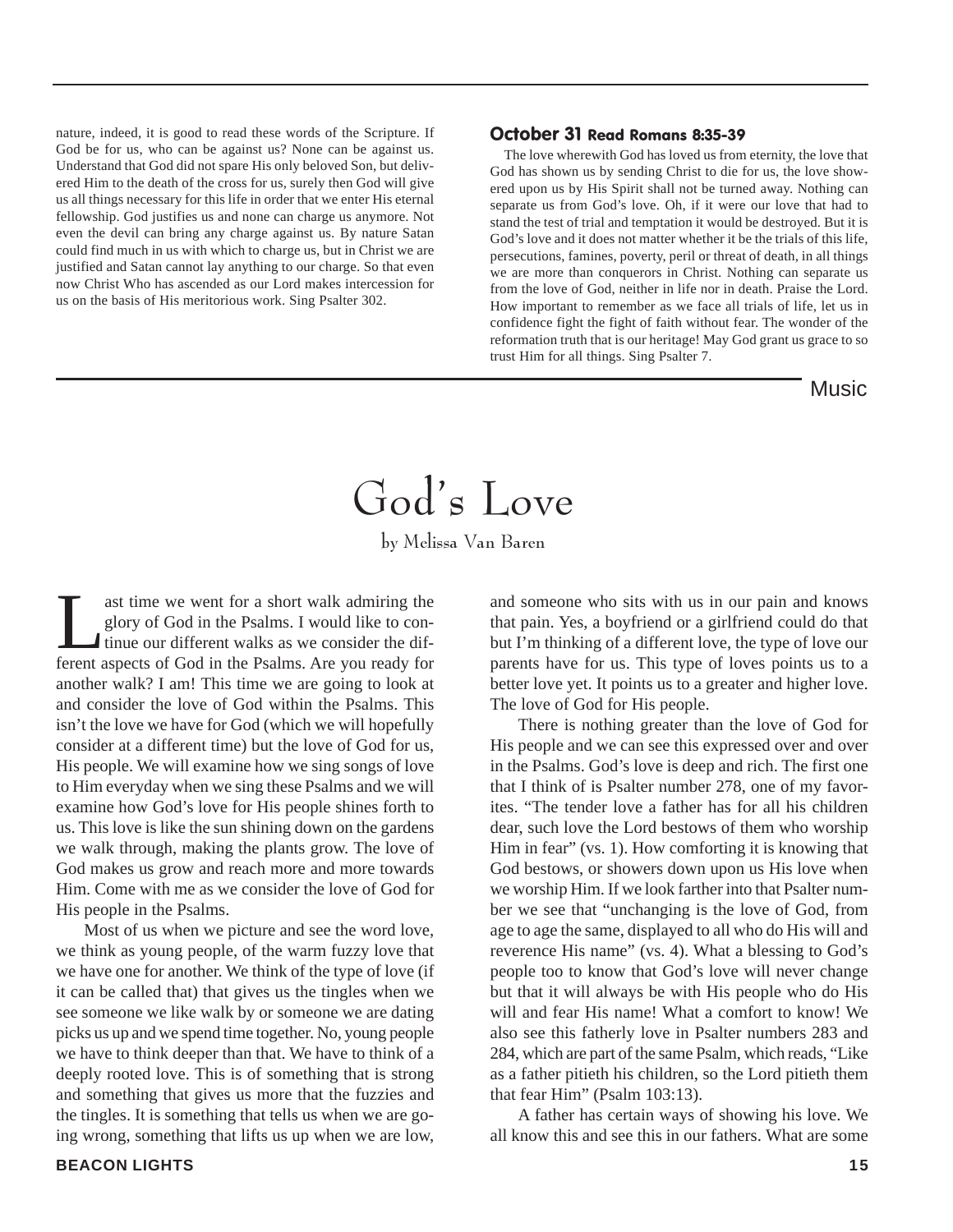ways that you can think of? For me what comes to mind is the fact that a father is very protecting. Fathers allow their children to reach a certain point but then they step in and they protect their children from danger and harmful things. This is how our Father in heaven is to us his people and children. This, too, is expressed in the Psalms. If we look at Psalm 145:8, it says, "The Lord is gracious, and full of compassion: slow to anger and of great mercy." It shows that God is full of compassion or love. Then if we look further into that chapter, in verse 20, we see what we've been talking about with fathers being protective. "The Lord preserveth all them that love him: but all the wicked will he destroy." It is wonderful to think that our Father in heaven is on our side and will protect us as a father would. (We also sing about this in Psalter 395!)

Now that we have considered such a wonderful love, let us think of that every time we open our Psalms/ Psalters to sing. What a glorious love we have through our Father in heaven and what a beautiful picture. I am glad that we have this deep love through Christ and that we can experience that love. It makes us long more and more for the more glorious dwelling we will have with God in heaven when we will experience the full showers of love that He will give us in that final resting place. But for now let us sing with the Psalmist in Psalm 63.

"Thou are my God, O God of grace, and earnestly I seek Thy face, My heart cries out for Thee: My spirit thirsts Thy grace to taste, an exile in this desert waste in which no waters be. I long as in the times of old Thy power and glory to behold within Thy holy place; because Thy tender love I see more precious far than life to me, my lips shall praise Thy grace. Thus will I bless Thee While I live, and with uplifted hands will give praise to Thy holy Name; when by Thy bounty well supplied, then shall my soul be satisfied, my mouth shall praise proclaim. My lips shall in Thy praise delight when on my bed I rest at night and meditate on Thee; because they hand assistance brings, beneath the shadow of Thy wings my heart shall joyful be" (Psalter 164).

Thank you so much for that small walk with me as we considered yet another part of the songs that we sing in our praise to God. I pray that we may see more and more God's love shown to us as we sing the Psalms in praise to OUR heavenly Father! Join me next time as we consider more of the beautiful things contained in our Psalms. What an eye opener it has been for me. I pray that it has been for you too! May you too, see why God has given us these glorious Psalms to sing! ❖

*\_\_\_\_\_\_\_\_\_\_\_\_\_\_\_\_\_\_\_\_\_\_\_\_\_\_\_\_\_\_\_\_\_\_\_\_\_\_\_\_\_\_\_\_\_\_\_\_\_\_\_ Melissa is a member of Hope Protestant Reformed Church in Grand Rapids, Michigan.*

Where We Stand

### Common Grace: Reformed Doctrine or Fallacy (2)

by Jonathan Mahtani

In the previous article we gave Scriptural proofs against the three points of common grace and explained the differences between providence and grace. Not included in the three points of common grace n the previous article we gave Scriptural proofs against the three points of common grace and explained the differences between providence and are two points which Richard Mouw brings up in his book, *He Shines in All That's Fair*, that need to be considered with Scripture and the Reformed faith in mind. The first is the idea of God's empathy to unbelievers. He says that God must feel a sense of pity for a Muslim woman who is raped and her child killed in front of her. God must also have empathy for a unbelieving couple

who have problems, and He rejoices when they reconcile (Mouw 40-42). These arguments deal with assumptions from our feelings and emotions. Though we are to feel this empathy, we cannot just assume that God feels it too. Just like he punished the Assyrians cruelly because of their unbelief in Him, He can punish a Muslim woman who rejects Him. Just because we are pleased with an unregenerate couple's reconciliation, does not mean God is pleased with the work of the wicked. This may seem to be a harsh view, but emotional feelings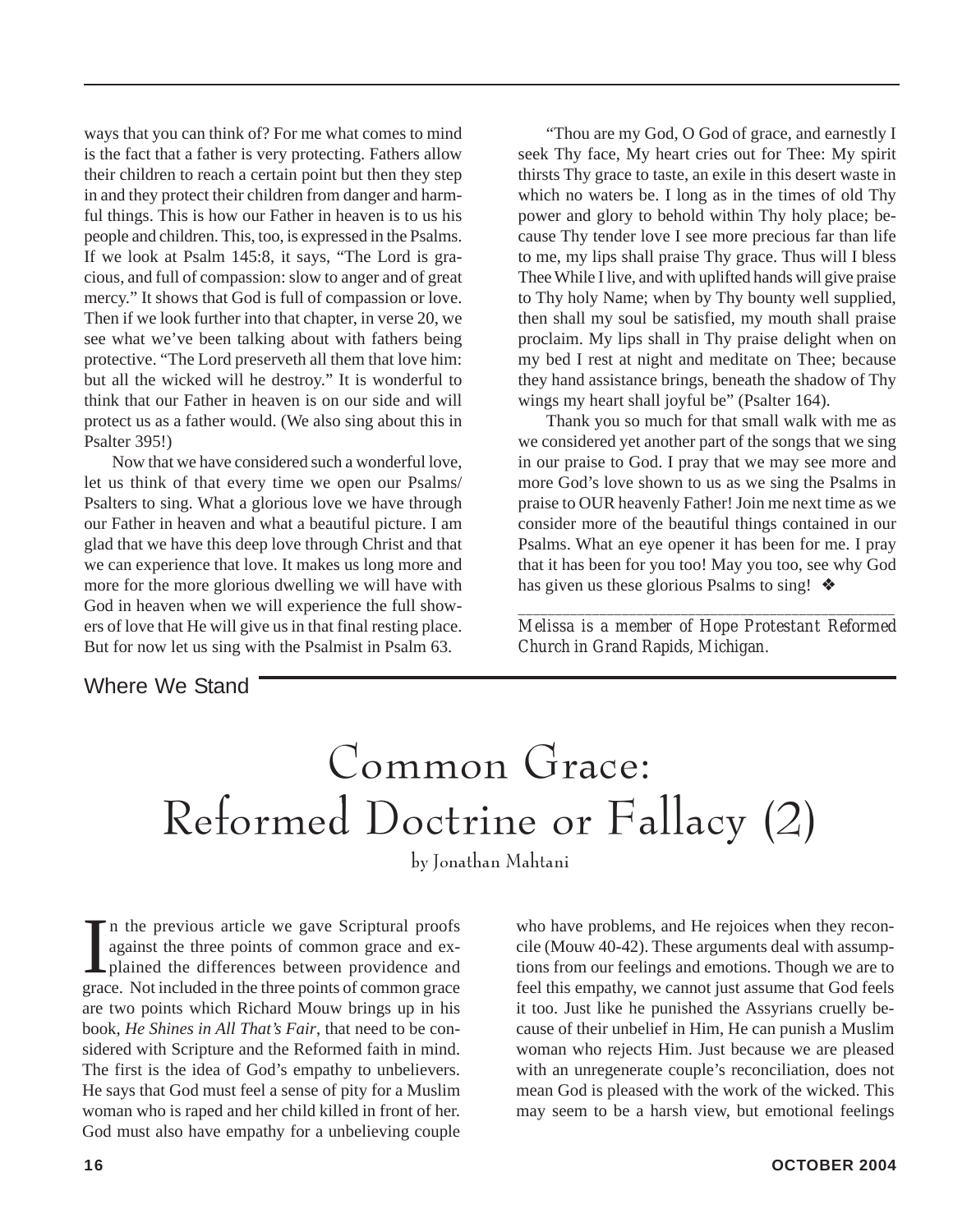should not decide for us what is not revealed in Scripture.

Another interesting point that Mouw brings up in trying to prove common grace is the point that there is more than one purpose of God for this world. Not only is God's purpose for the redemption of the church, he says, but also for the culture of the world to develop into a good culture. (Engelsma 78 -79). However, Reformed Christians everywhere have always believed that the one purpose of God for this world is to redeem His church from sin and damnation and thereby to glorify Himself (Engelsma 88). This is His eternal purpose. Jesus was the accomplisher of this purpose. In Colossians 1:13- 20, Paul speaks of Christ's purpose through creation, through His church, and through His death, "That in all things, he might have the preeminence" (verse 18). Jesus from the beginning of eternity had a purpose, and that was to die and save His elect. Developing the culture of this world has nothing to do with God's redemptive work except that living in it leads up to that final day of glorification. Christ did not die for the reprobate in this corrupt culture, but only for His elect whom He has chosen. The second purpose of God is not biblical and does not make sense in relation to Christ's saving work on the cross that was His purpose from eternity.

With Scriptural proofs laid out, the differences between providence and grace explained, and a couple other ideas refuted, the dangers of common grace to the reformed faith can now be shown. The first danger is common grace's denial of total depravity. The Reformed faith stands on the truth that all natural men, not saved by Christ's blood are dead is sin (Gritters 12). He can do no good. Many times, the defenders of common grace refer to the Canons of Dordt III-IV, 4, which say, "There remain, however, in man since the fall, the glimmerings of natural light…." However, they fail to go on reading "But so far is this light of nature from being sufficient to bring him to a saving knowledge of God, and to true conversion, that he is incapable of using it aright even in things natural and civil." The unbeliever, since he remains a man, still has good gifts of God which are "glimmerings of natural light," but only the elect who is saved by the knowledge of God can do good works with those gifts because man is dead without this salvation. He can do no civil or natural good without the saving knowledge of God. Common grace says that he can. The idea of common grace brings with it a denial of this depravity which is a fundamental doctrine of the reformed faith and Scripture.

Another danger that common grace leads to is the denial of predestination. The Reformed faith stands on a truth that God has chosen His elect not because of anything they did, but according to His gracious will. The theory of common grace, especially in its first point, tells us that there is a free offer of the gospel as grace to the unbeliever. It teaches that God actually loves all those who are under the preaching of the Word (Gritters 16 - 17). Now, if God has predestined those whom He would save, how does He offer the gospel to those He has not elected? He does not show love and grace to those that He has not chosen. If He wants to show love to them, He would surely and effectively have saved them. This is the truth of irresistible grace. By accepting common grace, the reformed church will surely be denying essential points of Calvinism and predestination taught in the Bible.

Finally, one grave danger that a Christian can fall into with this theory, is the ignoring of the antithesis. Though we are called to live in the world, we are not called to live *of* the world. Just like the Israelites were commanded not to intermingle with unbelievers and idolaters, and just as Paul tells the Corinthians not to be "unequally yoked", we are called to refrain from participating in the corruptness of this world as lights (Gritters 21). By accepting common grace, the line that the Christian must draw between that which is of the world and that which is not, is erased. Since unbelievers can somehow do good things, Christians can do more than associate with them. Soon, there will be a friendship with them, and then a following of their ways that, as shown above, are not glorifying to God (Engelsma 70). Professor H. C. Hoeksema writes that common grace and the antithesis is contradictory (29). Without the antithesis, Christians will begin to do, like many already do, anything the world does and slowly begin to lose their knowledge of what is really and truly glorifying to God. A Reformed Christian cannot lose this truth of the antithesis and thus cannot accept the idea of common grace because it threatens this truth.

Questions then arise from the previous point and the refutation of common grace. How are we then supposed to live in the world today? Are we supposed to be against everything it produces and are we to flee from all unbelievers? These questions can be answered by again realizing the difference between providence and grace. God, in His providence, has created man with gifts and talents. God does allow unbelieving man to make useful and "good" things according to our earthly standard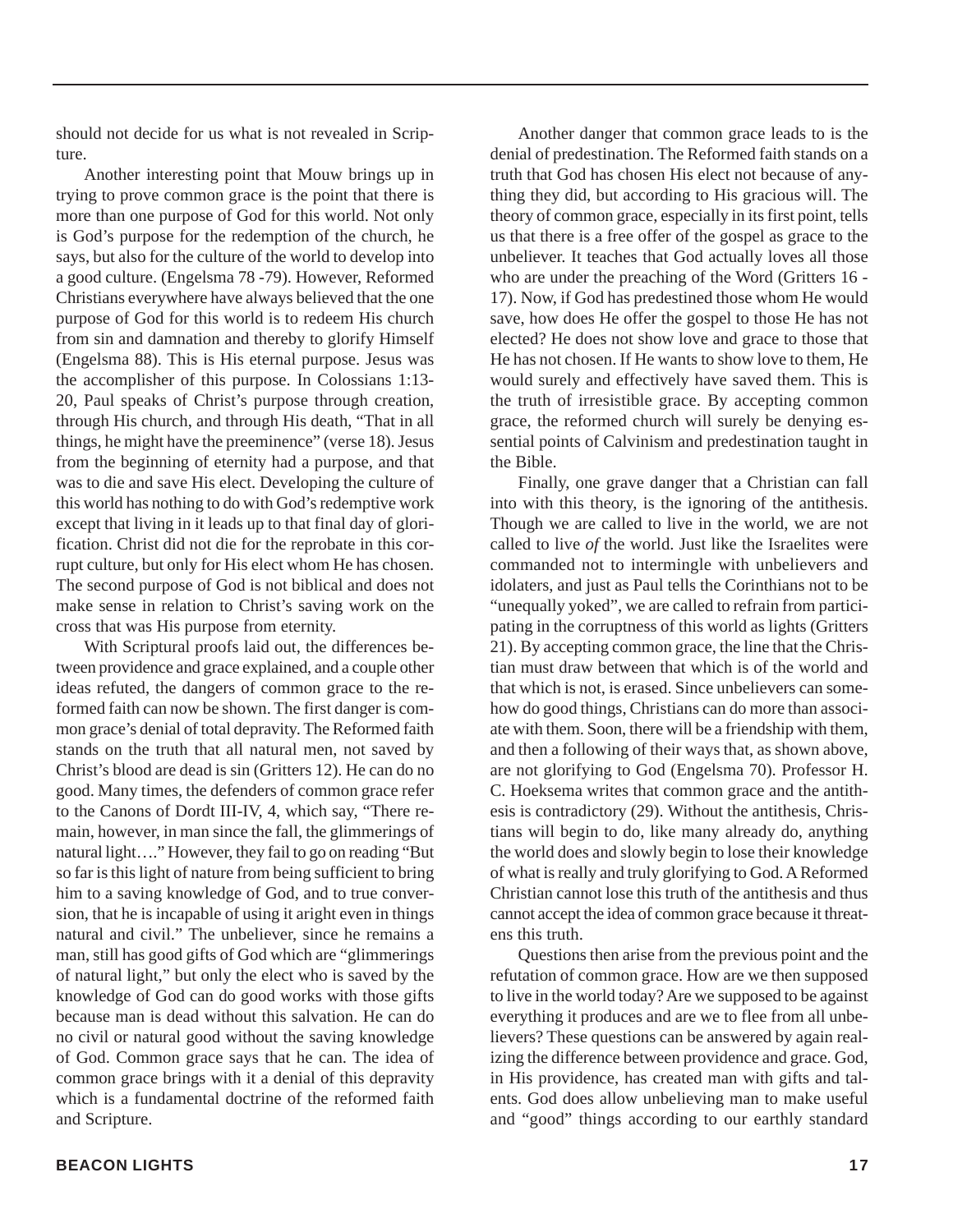(Engelsma 62). Provided through providence, the products by unbelievers, like a good book or a watch, are not evil in and of themselves. Though the unbeliever is not doing true good when he refuses to glorify God in His work, God's work of providence is useful and a blessing to believers.

Many professing believers, however, with their freedom to use what God has provided, take advantage of such liberty and go overboard. They forget the important point that good is only done if an action glorifies God. It is hard for example, to watch a film filled with worldly lusts and glorify God. A Christian is called to use blessings provided by God, but if God in His providence allows an unbeliever to produce something that is sinful to use, there should be no participation in that sin. Providence again, is not grace. Engelsma says that providence serves grace, but is not grace (59)." Through His providence, He shows grace to believers through some products of the unbeliever, but His providence is not grace. That movie allowed to be created is not a grace to a Christian. One has to be careful that he does not take the truth of the Reformed teaching of God's providence and sovereignty and pervert it either.

Since Christians may use what God has provided, does one have the right to befriend non-Christians? Again, in God's providence, we are set in this world among unbelievers. The believer is called to live *in* the world. However, the association with the world in work and cooperation, is not friendship (Engelsma 70). They associate because it is necessary and commanded in the Bible. Friendship, however, is impossible because God's grace is not to the unbeliever. There is no proof of grace to be seen in the intentions of the unbeliever. Grace can be seen in the intentions of the believer who desires to

glorify God. Since friends share purposes and intentions in life, a non-Christian and a Christian cannot and do not share the purpose of glorifying God. Although Christians are called by Scripture to live in the world, they are not to befriend all in the world that God does not show His grace to.

It is truly hard and close to impossible for a reformed Christian to accept the theory of common grace which seems to confuse the terms of grace and providence and contradict Scripture. The dangers that such an idea brings up can be quite detrimental to the reformed church in the world today. Even accepting just a few ideas of common grace, which the reader may still be inclined to, can be harmful. The Christian is called to search the Scriptures. This is what one must do to accept common grace or reject it as a great fallacy. ❖

#### **Works Cited**

Engelsma, David J. *Common Grace Revisited*. Grandville: Reformed Free Publishing Association, 2003.

Gritters, Barry. *Grace Uncommon*. Byron Center, Michigan: Byron Center Protestant Reformed Church, 1994.

Hoeksema, H. C. "'Common Grace' Sickness." *The Standard Bearer* 41 (1964): 28-31.

\_\_\_\_\_ . "Editor's Notes: The EPC and Common Grace." *The Standard Bearer* 51 (1974): 125-127.

\_\_\_\_\_ . "Question Box: About Common Grace and the Restraint of Sin." *The Standard Bearer* 51 (1975): 464-466.

Houck, Steven. *Reformed Doctrine: Man*. Lansing, IL: Peace Protestant Reformed Church, 1998.

Mouw, Richard J. *He Shines in All That's Fair*. Grand Rapids: Wm. B. Eerdmans Publishing Co., 2001.

*\_\_\_\_\_\_\_\_\_\_\_\_\_\_\_\_\_\_\_\_\_\_\_\_\_\_\_\_\_\_\_\_\_\_\_\_\_\_\_\_\_\_\_\_\_\_\_ Jonathan attends the Pittsburgh Protestant Reformed Mission in Pittsburgh, Pennsylvania.*

#### Pastor Profile

### Rev. James Laning

edited by Kris Moelker

ev. James Laning was born on February 15, 1963, to Gerrit and Betty Laning. The second of four children, he has one older brother and two younger sisters. He was born in Naperville, Illinois, located about an hour west of South Holland, and contin-

ued to live there throughout his childhood until he went away to college.

He was raised in a family where the Bible was read at the dinner table every night, and he remembers as a young child reading his Bible in bed before going to sleep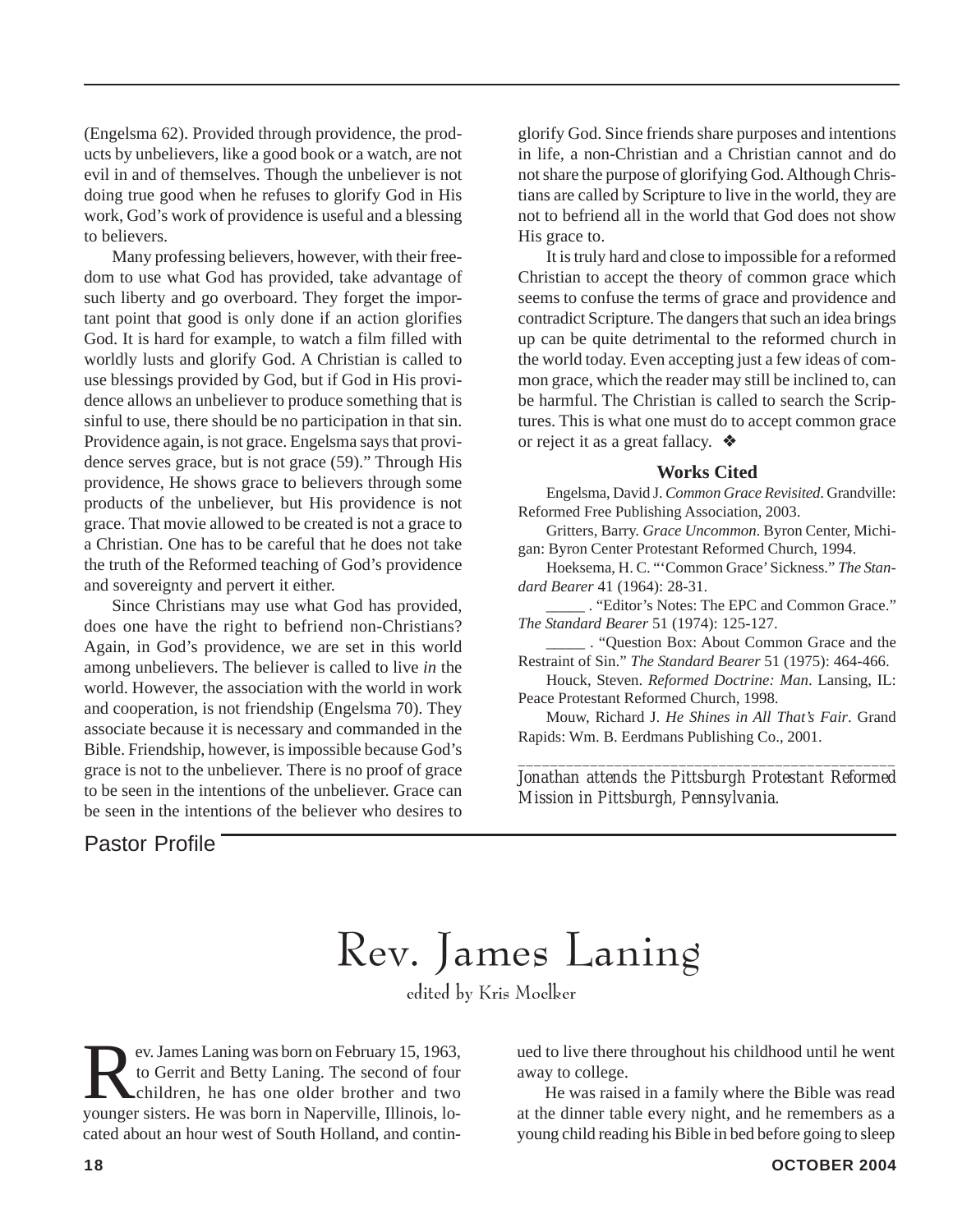at night. But the truths of the Reformed faith were not explained to him. Although he spent most of his childhood in a church that was then named "Fellowship Reformed Church" (they have since then removed the word "Reformed" from their name), he did not know what the word "Reformed" meant. Later he would look back and remember joking about this term with his friends.

He went to college at the University of Illinois in Champaign-Urbana. Math and science having been his favorite areas of study, he majored in physics and astronomy. After

graduating from college, he moved to Pensacola, Florida, where he attended Aviation Officer Candidate School, and graduated as an officer in the United States Navy.

It was at this time in his life, while far away from everyone whom he had known, that he was led by God to search the Scriptures to find out for himself what they taught. At first he read a number of books that set forth the evil of the false teachings of the Roman Catholic Church. He was very interested in this because some of his childhood friends were Roman Catholic, and he had always wondered where they got their strange beliefs. But after spending a little time on this, he recognized that he needed to find out for sure what the truth was, and needed to be sure that he himself was in a church that was preaching the truth.

It was at this time that he had to move to Sacramento, California, to attend a school that would prepare him for his work as a flight officer in the Navy. At a church in Sacramento he met a young woman named Margaret Empey. Margaret had been raised in an apostatizing Presbyterian church, and was presently trying to find a church that preached the truth of Scripture. The two of them began to date, and spent much time talking together about the Scriptures, discussing the things they were learning. They developed a very close friendship, and noticed that the more they discussed spiritual things the closer they became. After dating in Sacramento for awhile, the two were united as husband and wife in November of 1987.

The two of them began to see more clearly the truths commonly referred to as the five points of Calvinism, but they did not know of any denomination or individual congregation that faithfully taught these truths. They moved to Hawaii, where they would live for almost three years while he was a member of an air patrol squadron stationed at the Naval Air Station at Barber's Point, on the island of Oahu. It was in Hawaii that they came in contact with the Protestant Reformed Churches. They had begun to write letters to churches of various denominations, asking for a statement of faith. One of these letters was written to Hudsonville Protestant Reformed Church. Not too long after this, in October of 1988,

they received a package in the mail containing a number of pamphlets. One of the pamphlets differed from the others, and had as its title *The Three Forms of Unity*. This was the first time either of them had come into contact with the Reformed Creeds. It was an event they will never forget. They were now consciously connected to the church of the past, and could see more clearly that the truth they were coming to know and believe was the truth God had guided His people to confess officially in their creeds.

After finishing a tour of duty in Hawaii, Rev. Laning still had some time left to serve in his military obligation, so he tried to get stationed near one of our churches. There was an opening at Great Lakes Naval Station in Chicago. The two of them and their firstborn son, Benjamin, left Hawaii and moved to Wheeling, Illinois. There they were members of Bethel Protestant Reformed Church, and rejoiced to develop friendships with their brothers and sisters in Christ there. After living in Illinois for about a year, the Lanings moved to Grand Rapids in October of 1991, where they became members of Hope Protestant Reformed Church.

Before finding the Protestant Reformed Churches, Rev. Laning had thought from time to time that the Lord would have him go into the ministry, but he did not know of a sound seminary that he could attend. When he found the Protestant Reformed Churches, he soon inquired about seminary and began taking college courses again to complete the entrance requirements. Having majored in physics and astronomy, there were many courses that he still had to take. Another two years' worth of courses

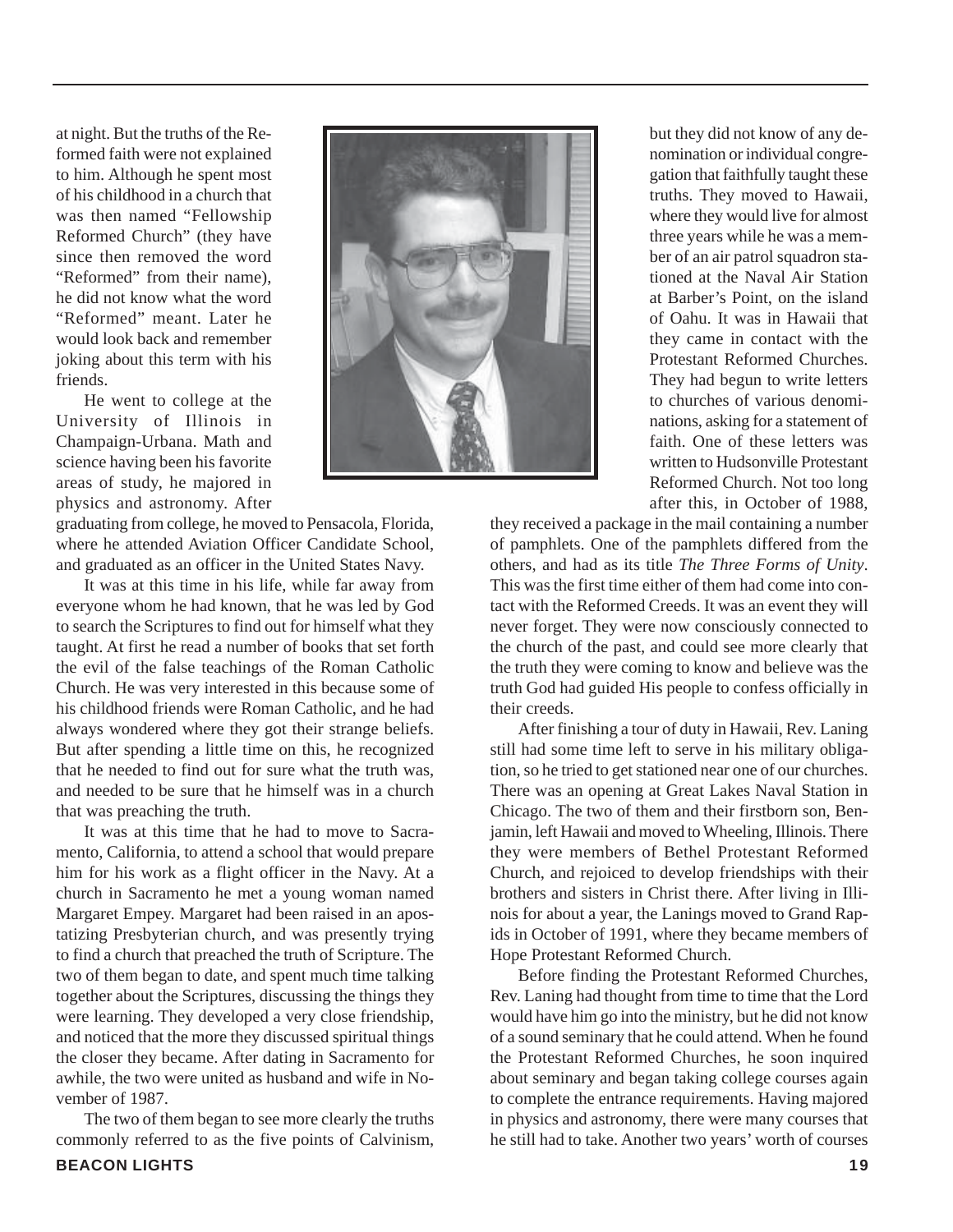were required, most of which he took either at Calvin College or at the seminary. In 1993 he entered the Protestant Reformed Seminary, and graduated in 1997. Thinking back on his seminary instruction, he gives thanks to God for the sound, biblical and Reformed instruction that he received.

Rev. Laning was called by Hope Protestant Reformed Church to be their pastor, and was ordained into the gospel ministry in September of 1997. Having already grown to love the people of God at Hope very much, he was glad that it was the Lord's will that he begin his pastoral labors in their midst. He continues to labor there at this time.

To those who are considering preparing for the ministry, but are not sure whether or not the Lord is calling them to this labor, Rev. Laning says that one should see in himself a strong desire to bring the Word of the King. He should see a strong love for the people of God, to be sure. But a strong love for the people of God, he says, will be rooted in a strong desire to bring the Word of king Jesus faithfully and distinctively. Such a person will find that he delights to study the glorious truths of the Reformed faith, so that studying is something that he willingly and cheerfully does.

Rev. Laning would like to see more of our young people, and more of our adults for that matter, reading good theological works, such as those published by the RFPA. He would like our young people to encourage one another to be diligent readers, and to talk with others about the things they are reading.

In addition, Rev. Laning would encourage all our young people to spend time reading and studying our Reformed creeds. It is easy to fall into a pattern of reading only the Scriptures, and not reading also the confessions. Through the great battles of faith in church history, God guided our fathers to come to a knowledge of

many precious truths, and has set them forth clearly and antithetically in our creeds. Our creeds are an accurate and beautiful summary of what the Scriptures teach. By setting forth these truths over against the errors of the past and of today, they help us to see these glorious truths more clearly, and remind us of our calling to confess and defend these truths, while seeking an opportunity to witness to others concerning the hope that is within us.

He also has something to say to young people who are seeking a godly spouse. You have a good indication that God has brought to you the one whom He would have you to marry, if you find that you are developing a very intimate friendship with this person, and if this friendship gets closer the more you talk about the truths of Scripture. Talking about these truths together should be something that both persons readily and cheerfully want to do, out of a desire to grow closer first of all to God, and then also to one another. For some, he goes on to say, it may be somewhat difficult to do that at first. But if the Lord would have you to sojourn together as one flesh, you should find that this is something, by the grace of God, that gets easier with time.

Marriage is a wonderful gift that God has given to his people, a beautiful picture of the glorious, heavenly, and intimate friendship between Christ and the church. Rev. Laning and his wife continue to thank God for the wonderful marriage He has given to them, and for the eight children with which He has blessed them–Benjamin, Heather, Peter, Amy, Michael, Samuel, Olivia and Julianne. They pray that God will continue to bless the marriages of His people, and guide our young people to marry in the Lord, that we in our generations may grow closer to God and to one another, and stand fast in these last evil days to the glory of His holy name. ❖

*\_\_\_\_\_\_\_\_\_\_\_\_\_\_\_\_\_\_\_\_\_\_\_\_\_\_\_\_\_\_\_\_\_\_\_\_\_\_\_\_\_\_\_\_\_\_\_\_\_\_\_\_ Kris is a member of Hope Protestant Reformed Church in Grand Rapids, Michigan.*

### From the Business Office

#### **Dear Subscribers,**

In an effort to maintain the smooth operation of mailing *Beacon Lights* we ask you to take note of the following requests.

1) We know that there was recently a zip code change in the Wyoming, Grand Rapids area. If this affects your address please contact the business office immediately as to insure no disruption in service.

2) If you are giving a gift subscription to another person, please indicate whether just the first year subscription should be sent to the giving party or should all future bills be sent to the giver. Your attention to this matter is much appreciated.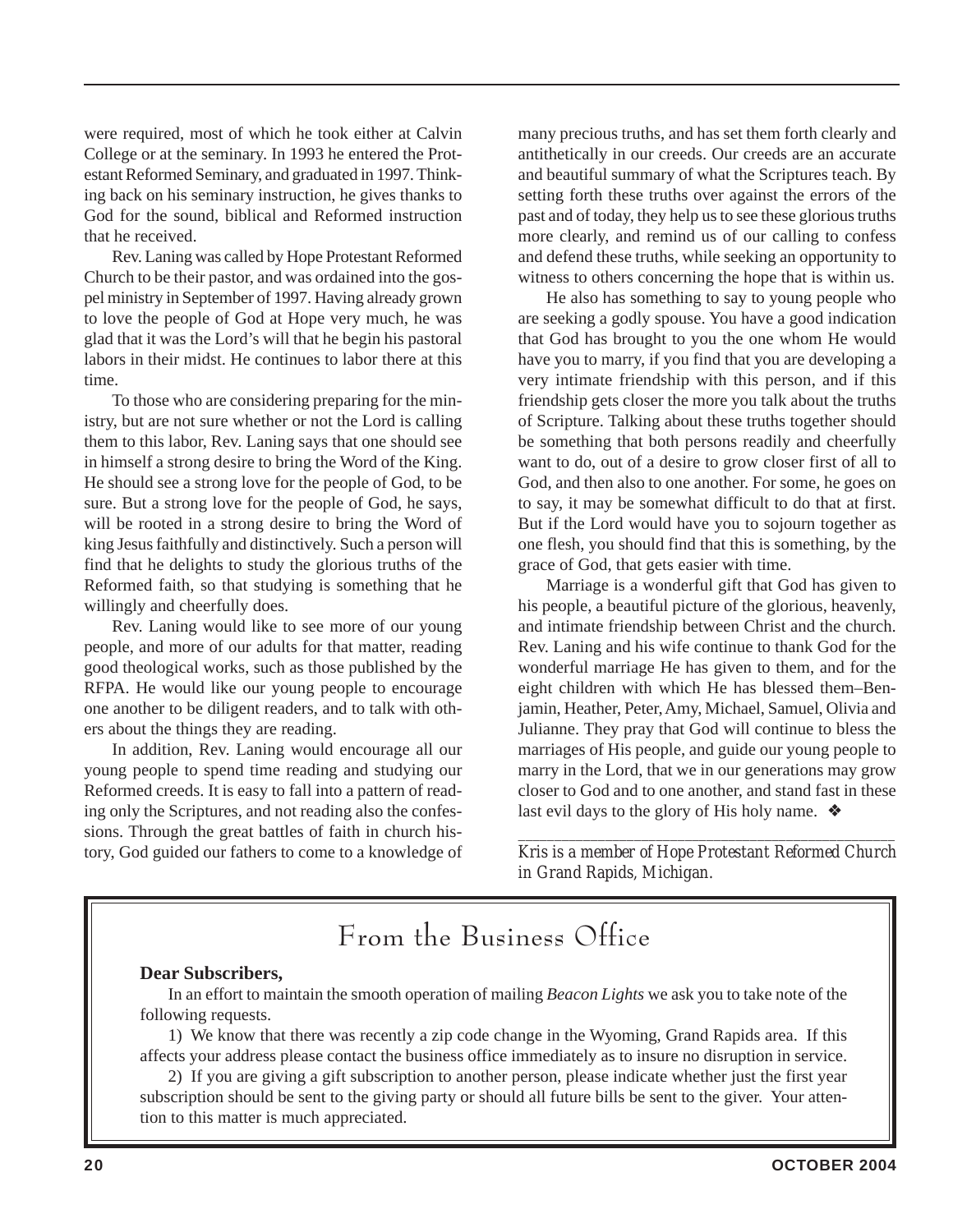#### Church History

### 400 Years Reformation in France by J.P. de Klerk

t the first Lord's Day in September 1998 more<br>than 30,000 Reformed French people came to<br>Anduze and later went outside the town to than 30,000 Reformed French people came to Anduze and later went outside the town to Cévennes for an old traditional hedge-sermon near the Musée du Desert (1685-1767).

This was because it was 400 years ago that the Edict of Nantes gave the Protestants their freedom of religion back. All the small roads in the area became overcrowded and choked, but nobody worried about that. The people climbed over the roofs of the cars there in the sun of South France to hear the sermons and speeches and to sing the well-known psalms and hymns. They remembered the fallen "Camissards" (the soldiers of the Huguenots) of the battle in "Le Mas Soubeyran" (a country seat), led by Jean Cavalier, and the many fights in Langue-doc.

This whole area is a high place of the Reformed Churches of France. Anduze is in fact a hamlet, with historical houses, sheltering the museum that with numerous souvenirs commemorates the Reformed people, persecuted by the troops of the French King Louis XIV and evoked the courageous resistance of the "Camissards" against the Roman Catholic terror. They held on to what Dr. John Calvin, Farel and Beza had taught them. They still preserve the Reformed faith. Louis XIV the 14th hated them and at 23 October 1685 he rejected the Edict of Nantes, which had been the work of King Henry IV (1598).  $\diamond$ 



*The "Temple" of Anduze, damaged during WWII, restored and enlarged, in a busy street in 1998.*



*Musée du Desert (1685-1767).*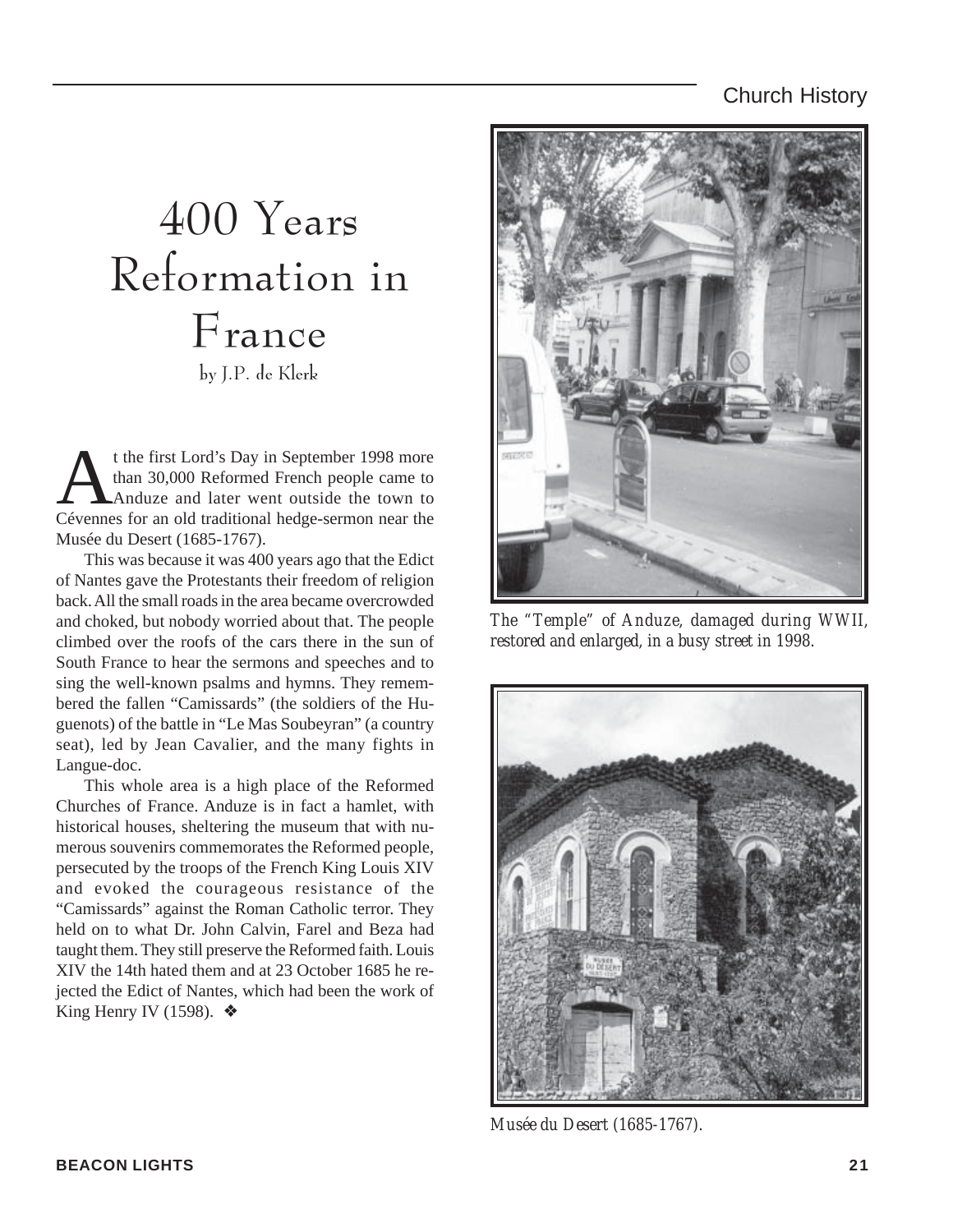### Thomas Cranmer by J.P. de Klerk

In this old engraving, the English reformer, Thomas<br>Cranmer, is in the cathedral of Canterbury, opposite<br>the Roman Catholic bishop of Dover, preaching<br>against the mass after the death of the Reformed King n this old engraving, the English reformer, Thomas Cranmer, is in the cathedral of Canterbury, opposite the Roman Catholic bishop of Dover, preaching Edward VI on July 5, 1443, whose sister Maria was a fanatic follower of the Pope. Cranmer went a long way from priest (even Archbishop), via advisor of two kings, to reformer. With the help of friends of Calvin and Zwingli, he fought against mistakes and injustices, searching to find his way in times of much unrest all over Europe until he finally was condemned to death at the stake on March 21, 1556. He confessed openly that he had often stumbled and sometimes made wrong decisions, but he was a pillar of the Reformation in England, a defender of the faith. ❖

*\_\_\_\_\_\_\_\_\_\_\_\_\_\_\_\_\_\_\_\_\_\_\_\_\_\_\_\_\_\_\_\_\_\_\_\_\_\_\_\_\_\_\_\_\_\_ J. P. de Klerk is an author and journalist from Ashhurst, New Zealand.*



# Church News

#### BAPTISMS

"He that believeth and is baptized shall be saved."

#### Mark 16:16

The sacrament of Holy Baptism was administered to: Samantha Jo, daughter of Mr. & Mrs. Scott DeYoung—

- Byron Center, MI Isaac Glenn, son of Mr. & Mrs. Jeff Gunnink—Edgerton, MN
- Ethan Brady, son of Mr. & Mrs. Ryan Tolsma— Edmonton, Alberta, Canada
- Calvin John, son of Mr. & Mrs. Michael Klaasens— Edmonton, Alberta, Canada
- Brandt Joseph, son of Mr. & Mrs. Daniel VandenBerg— Edmonton, Alberta, Canada
- Kaylee Renae, daughter of Mr. & Mrs. Jay Van Baren— Faith, MI
- Silas Samuel, son of Mr. & Mrs. Mark Ondersma—First, MI
- Kalyssa Joy, daughter of Mr. & Mrs. Rick Corson—First, MI
- Lydia Ann, daughter of Mr. & Mrs. Todd Voshell—First, MI

Samuel John, son of Mr. & Mrs. Mike Dykstra—First, MI Noah Gerard, son of Mr. & Mrs. Vance Hayes—First, MI Troy Allan, son of Mrs. Christy VerStrate—Georgetown, MI

- Victoria Grace, daughter of Mr. & Mrs. Scott Ensink— Georgetown, MI
- Devon Lee, son of Mr. & Mrs. Dave Ritsema— Georgetown, MI
- Maylee Kay, daughter of Mr. & Mrs. Dean Boven— Georgetown, MI
- Seth Ian, son of Mr. & Mrs. Brian Dykema—Georgetown, MI

(continued on the back cover)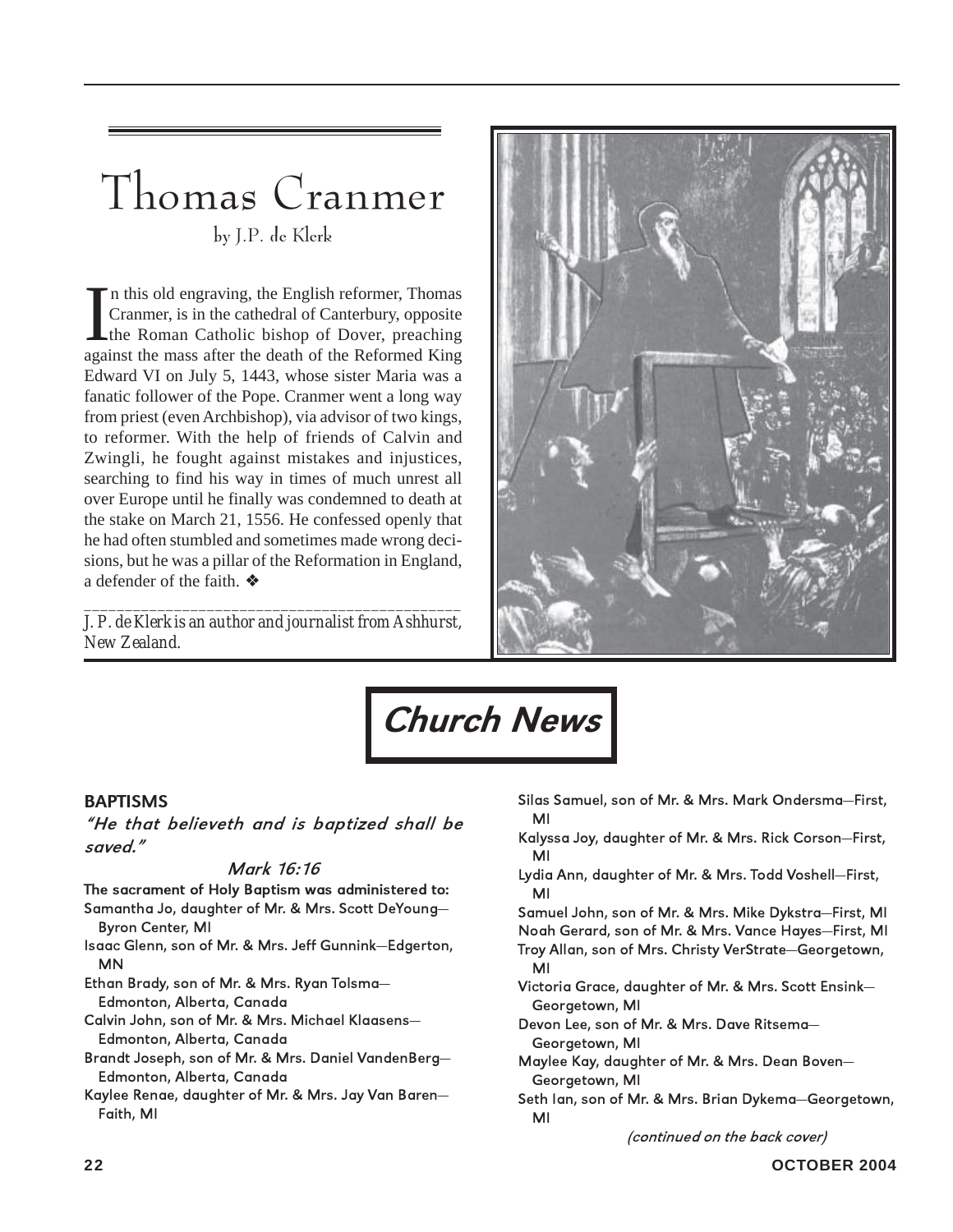# Kids' Page **The Second Control Control Control Control Control Control Control Control Control Control Control Control Control Control Control Control Control Control Control Control Control Control Control Control Control**

. . . let it shine!

What Am I?

by Connie Meyer



I am alive And I have eyes. I even have a mouth. But gown, nor dress, Nor coat have I, Nor move I north or south.

I'm one of three Abidingly, But not the greatest one. A gift that's free By God's decree— The fount from which I come.

I grow in strength Invisibly By preaching of the Word. Infused and breathed Inside of thee, My presence will be heard.

The evidence Of things not seen, A knowledge sure and true. A confidence God works fully— The willing and the do.

By me you know How worlds were framed. By me the elders gained A good report, And promises, Built arks, hid spies, were slain. To see of me A picture view, Just look outdoors beyond. A branch ingrafted in a vine— That's me. I am the bond.

Now one last clue So there's no doubt Your answer is correct; This central point Of doctrine stands to comfort and direct:

By me alone You're justified— But not the reason why. I'm not the base, But instrument. Now tell me, what am I?  $\triangleleft$ 



**Fill in the blanks by writing in the first word of each text. What word is spelled vertically in the squares?**



*\_\_\_\_\_\_\_\_\_\_\_\_\_\_\_\_\_\_\_\_\_\_\_\_\_\_\_\_\_\_\_\_\_\_\_\_\_\_\_\_\_\_\_\_\_\_\_\_ Connie is the mother of 5 children and a member of Hope Protestant Reformed Church in Grand Rapids, Michigan.*